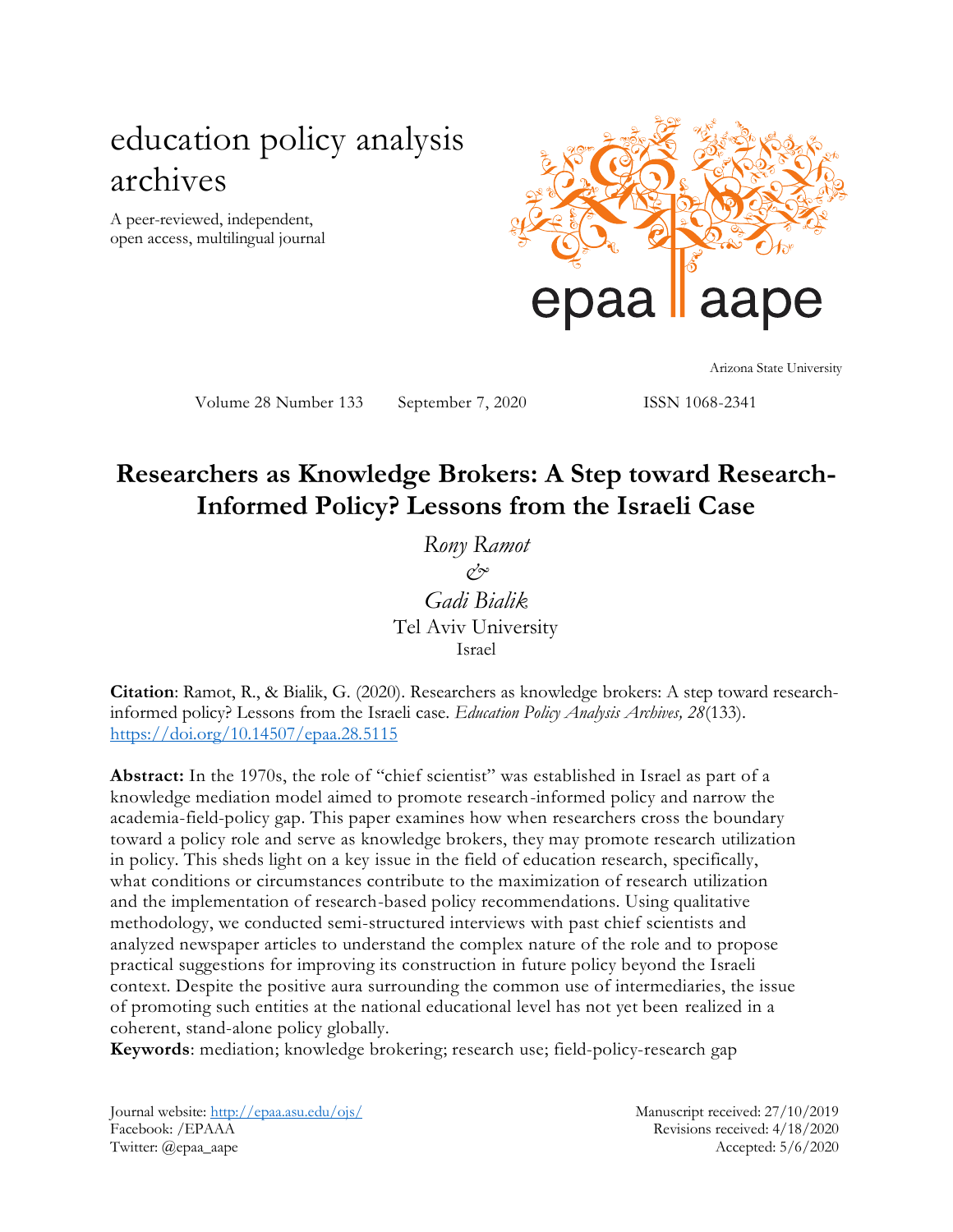## **Los investigadores como brokers del conocimiento: ¿Un paso hacia una política basada en la investigación? Lecciones de un caso en Israel**

**Resumen:** En la década de 1970, el rol de "científico jefe" se estableció en Israel como parte de un modelo de mediación del conocimiento destinado a promover políticas informadas por la investigación y reducir la brecha academia-campo-política. Este artículo examina cómo cuando los investigadores cruzan la frontera hacia un rol político y sirven como *brokers* del conocimiento, pueden promover la utilización de la investigación en las políticas. Esto arroja luz sobre qué condiciones o circunstancias contribuyen a maximizar la utilización de la investigación y la implementación de recomendaciones de políticas basadas en la investigación. Utilizando una metodología cualitativa, llevamos a cabo entrevistas semiestructuradas con antiguos científicos principales y analizamos artículos de periódicos para comprender la naturaleza compleja del papel y proponer sugerencias prácticas para mejorar su construcción en políticas futuras más allá del contexto israelí. A pesar del aura positiva que rodea al uso común de intermediarios, la cuestión de promover tales entidades a nivel educativo nacional aún no se ha materializado en una política coherente e independiente a nivel mundial.

**Palabras-clave:** mediación; *brokering* de conocimientos; uso de investigación; brecha de academia-campo-política

#### **Pesquisadores como brokers de conhecimento: um passo em direção a uma política baseada em pesquisas? Lições de um caso em Israel**

**Resumo:** Na década de 1970, o papel de "cientista-chefe" foi estabelecido em Israel como parte de um modelo de mediação de conhecimento com o objetivo de promover políticas informadas por pesquisa e estreitar a lacuna acadêmica-campo-política. Este artigo examina como, quando os pesquisadores cruzam a fronteira em direção a uma função política e atuam como *brokers* do conhecimento, eles podem promover a utilização da pesquisa nas políticas. Isso lança luz sobre quais condições ou circunstâncias contribuem para a maximização da utilização da pesquisa e a implementação de recomendações de políticas baseadas em pesquisa. Usando metodologia qualitativa, conduzimos entrevistas semiestruturadas com cientistas-chefes anteriores e analisamos artigos de jornais para compreender a natureza complexa da função e propor sugestões práticas para melhorar sua construção em políticas futuras além do contexto israelense. Apesar da aura positiva em torno do uso comum de intermediários, a questão da promoção de tais entidades no nível educacional nacional ainda não foi realizada em uma política autônoma e coerente globalmente.

**Palavras-chave:** mediação; *brokering* de conhecimento; uso de pesquisa; lacuna de pesquisa-campo-política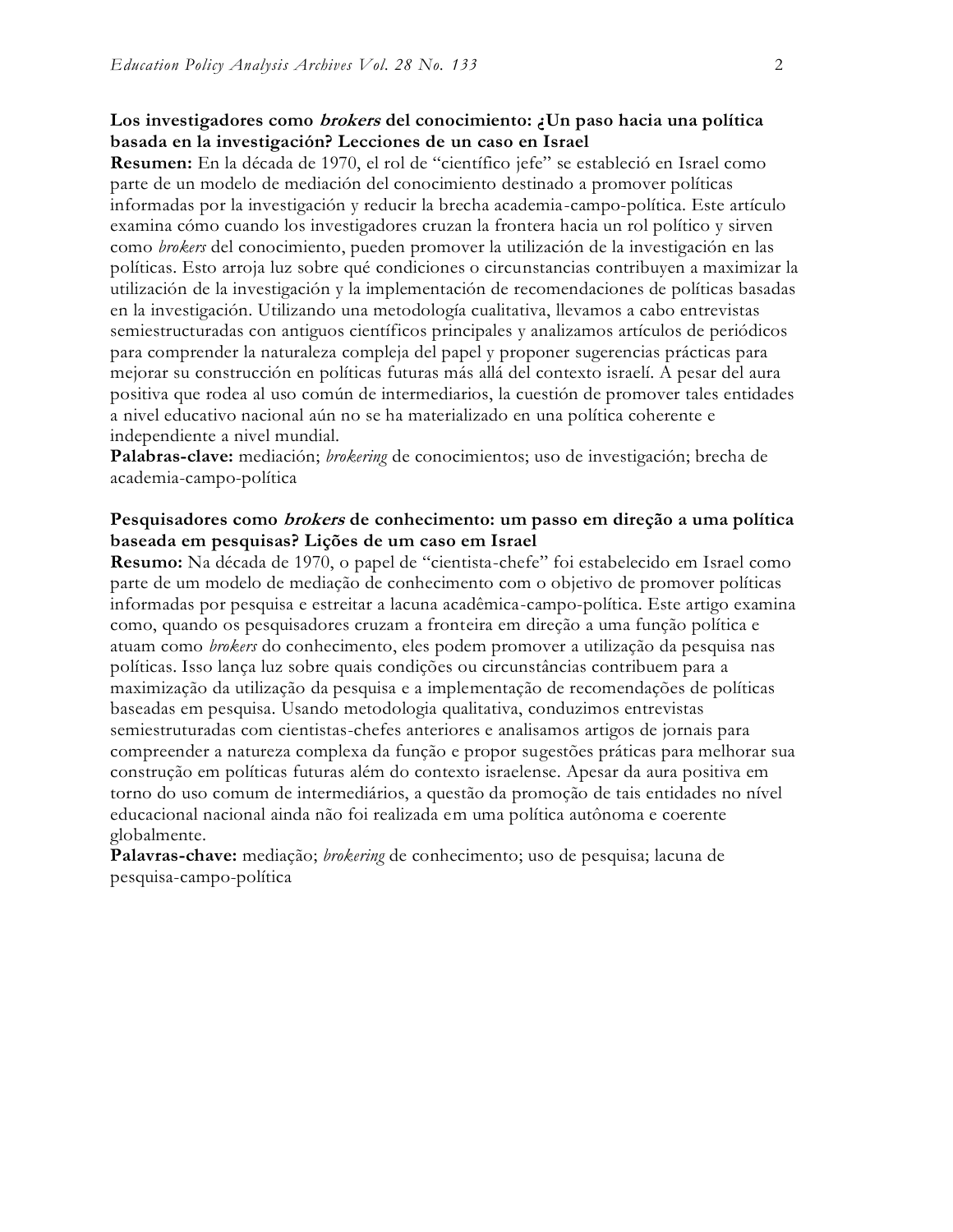#### **Introduction**

Research use has engaged researchers, policymakers, civil-society organizations and foundations and field personnel for many decades (Gersten et al., 1997; Horner et al., 2005; Weiss, 1979; Wyse et al., 2018). Each side has a different motivation for research utilization, but the common assumption is that research can be of great value for improving and ameliorating education policy and educational practice (Weiss, 1979). Finding a way to use research in a better way may also bridge the known gap between research and policy and research and practice (Slavin, 2002), which is recognized as a serious global problem.

Educational research scholarship offers many ways of promoting research use, and previous studies have reported the growing call for research-based educational policy and practice (Coburn & Penuel, 2016; Fullan, 2014; Hargreaves, 2000). Most methods rely on the possibility of translating educational research into practice and try to assimilate it into policymaking processes. The underlying principle of all these studies is that there is a need to develop a simple and effective way to promote the translation, transfer, assimilation, and implementation of research (Horner et al., 2005; Qi & Levin, 2013; Turnhout et al. 2013; Ward et al. 2009a). One way to promote the translation of research imported from other fields, such as social work and nursing, is to use knowledge brokers. This idea is derived from the fact that none of the existing parties in the equation have the ability to perform the translation function optimally and communication between the parties is also insufficient; therefore, a separate third player must be harnessed (Kramer & Wells, 2005; Oldham & McLean, 1997; Ward et al., 2009b).

Between the years 2008-2018, the William T. Grant Foundation, for example, shifted its research interests as presented in its applicant guidance several times. Each change reflected the main research and theoretical lacunas in the field at a particular point in time, and as a result we uncover the foundation main interest in research utilization for promoting high educational outcomes for all children. While in 2008, the main research lacuna in this field was: "Why isn't research used?" which the foundation guidance was more broadly referred to as "Under which conditions is research used?" highlighting contextual factors and multi-dimensional ecological relationships. Today, the research focus has shifted to understanding "how these conditions can be created". One of the main research trajectories under this focus is pursuing actionable strategies to improve the use of research. The case of the "chief scientist" (CS) as a knowledge mediator is such one strategy which has not yet been investigated.

In 1974, the Israeli government passed a decision that alongside each government ministry and its minister, a CS would be appointed to promote integration of knowledge and science in the civil service (Katzir, 1998). Thus, the CS became a mediator, a boundary spanner (Howey & Zimpher, 2006), or knowledge broker (Barnett, 2003), performing two roles simultaneously, researcher and policymaker. This step preceded the period of extensive research discussion on knowledge brokers, to the best of our knowledge, and therefore constitutes an interesting case for examining a period of more than five decades. This is a qualitative study based on semi-structured interviews and analysis of publicly available newspaper articles seeking to analyze the role of the CS in the Ministry of Education (MOE) in Israel as a mediator of research knowledge for policymakers.

The findings indicate the expansion of the original goals that underpinned the CS's role upon its establishment and thus contributes to the expansion of existing typologies in the research literature on the myriad of functions served by knowledge mediators (Oldham & McLean, 1997). First, the CS aims to achieve diverse goals, some of which are influenced by the neoliberal agenda that promotes perceptions different from those of the era in which the position was created. The study also shows that the scientists appointed to the role have come from different research universities, each characterized by a different organizational culture and set of individualistic goals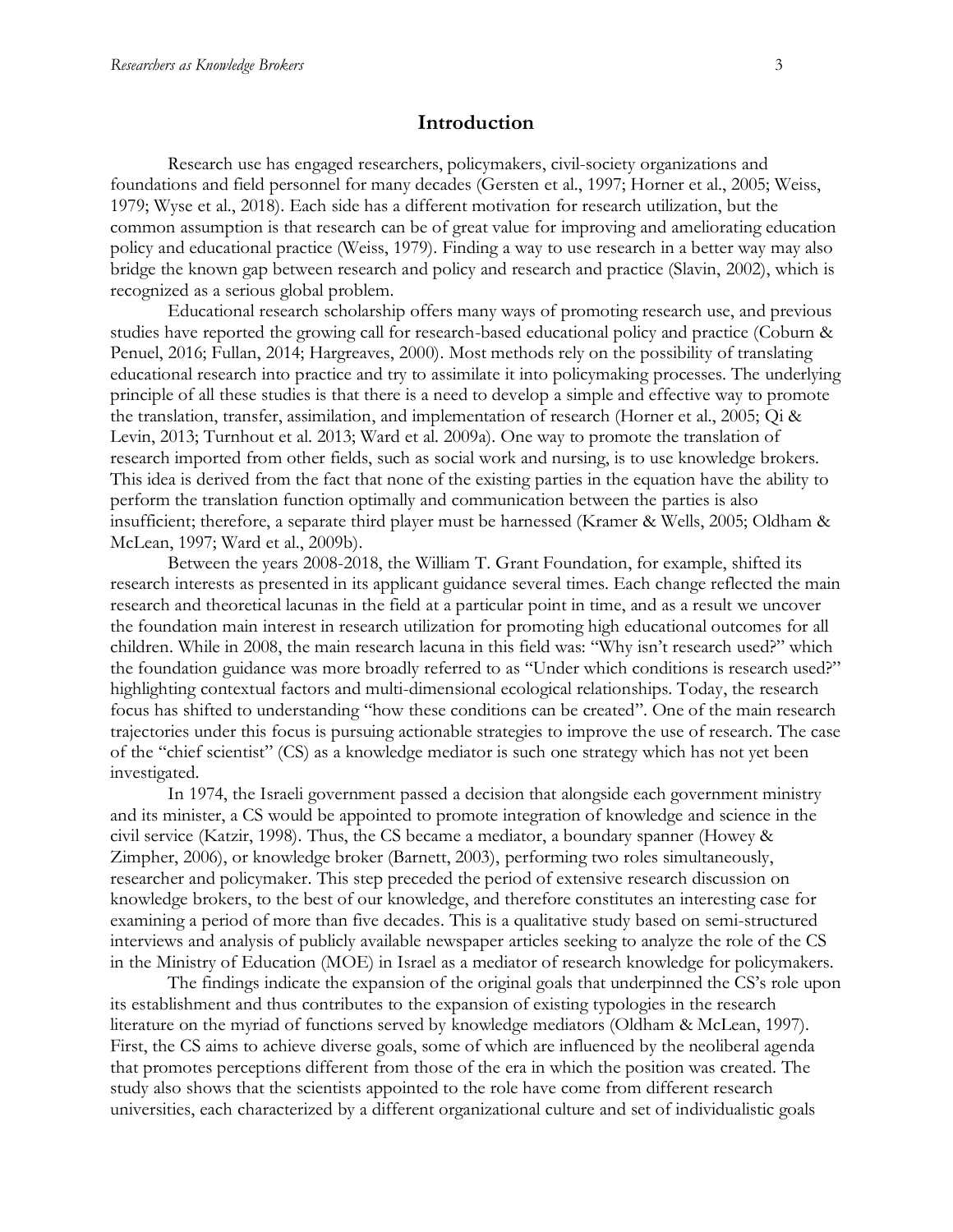shaping their perception of the role and not always acknowledging the nature of the role of CS as a knowledge mediator.

Thus, a structural gap between job definition and implementation is revealed. Our conclusions indicate that the responsibility for this lies not only in the CS himself at the local level, nor in the definitions of the position in Israel, but also in a more complex and universal set of factors that led to the present situation. Our discussion may offer a potentials explanation to help resolve the issue. The conclusions also shed light on how the image of knowledge mediators is shaped, and based on that, steps can be taken internationally for shaping better policy-oriented mediation roles in the future.

#### **Theoretical Framework**

#### **Research Utilization**

As early as in 1979, Carol Weiss wrote an article that sought to understand the concept of "using research" on the growing interest of both researchers and policymakers to understand how social science research could be used. From the beginning, she understood that the concept is neither clear nor uniform, and that it has many definitions and interpretations. Weiss (1979) argued that if we could gain a better understanding of the concept, what it expresses, and come to an agreement about it, we will be able to find the best way to assimilate it. Nearly four decades after Weiss's article, there is still no accepted definition of the concept although it remains the top aspiration of many researchers, and others pin hopes on it as a solution to bridge the gap between academia and policy. Lately, Van Willigen (2019) suggested that the problem is rooted in the narrow definition of research use in social sciences.

This discussion is not unique to the educational field but is also relevant to other areas of public interest, such as nursing, public health, the environment, anthropology, and social work. The literature deals with many difficulties in the use of research, including the linguistic differences between researchers and their partners in the educational activity, the absence of a common language, and the time required to conduct research against the time constraints of policymakers and practitioners. At its center is the understanding that it is not enough to have good communication between the parties, but rather, to find appropriate responses (Qi & Levin, 2013; Turnhout et al., 2013; Van Willigen, 2019; Weiss, 1979). The relevance of research knowledge for the development of modern societies in the age of the knowledge-based economy has increased the viability of research and researchers who create and disseminate knowledge (Guena & Muscio, 2009).

The importance of "research utilization" for educational policymakers and for the implementers of educational practice is unquestionable, and there is broad agreement among all stakeholders as the situation today is perceived as increasing inequality in education, promoting separation and parallel tracks, and wasting resources. Not only does research literature discuss the issue, but national and international bodies, public and private foundations, as well as public and private bodies that try to bridge the gap between research, policy and practice can be found. Dumont (2019) argued that one of the promising ways to use research is to leverage the voice of consumers, policymakers, and practitioners. Increasing their share of the process from its first steps may yield greater confidence and higher relevance of the evidence.

In the research literature, the subject is discussed under various titles such as use of research or research utilization (Estabrooks, 1999), assimilation of research (Gersten et al., 1997), knowledge translation (Graham et al., 2006), knowledge transfer or transfer of research knowledge (Lavis, Robertson, Woodside, McLeod & Abelson, 2003), knowledge mobilization (Levin, 2011; Qi & Levin, 2013), evidence-based policy and practice or "evidence-informed practice or what works," agenda (Horner et al., 2005; Nutley et al., 2003; Slavin, 2002), and lately, "close-to-practice"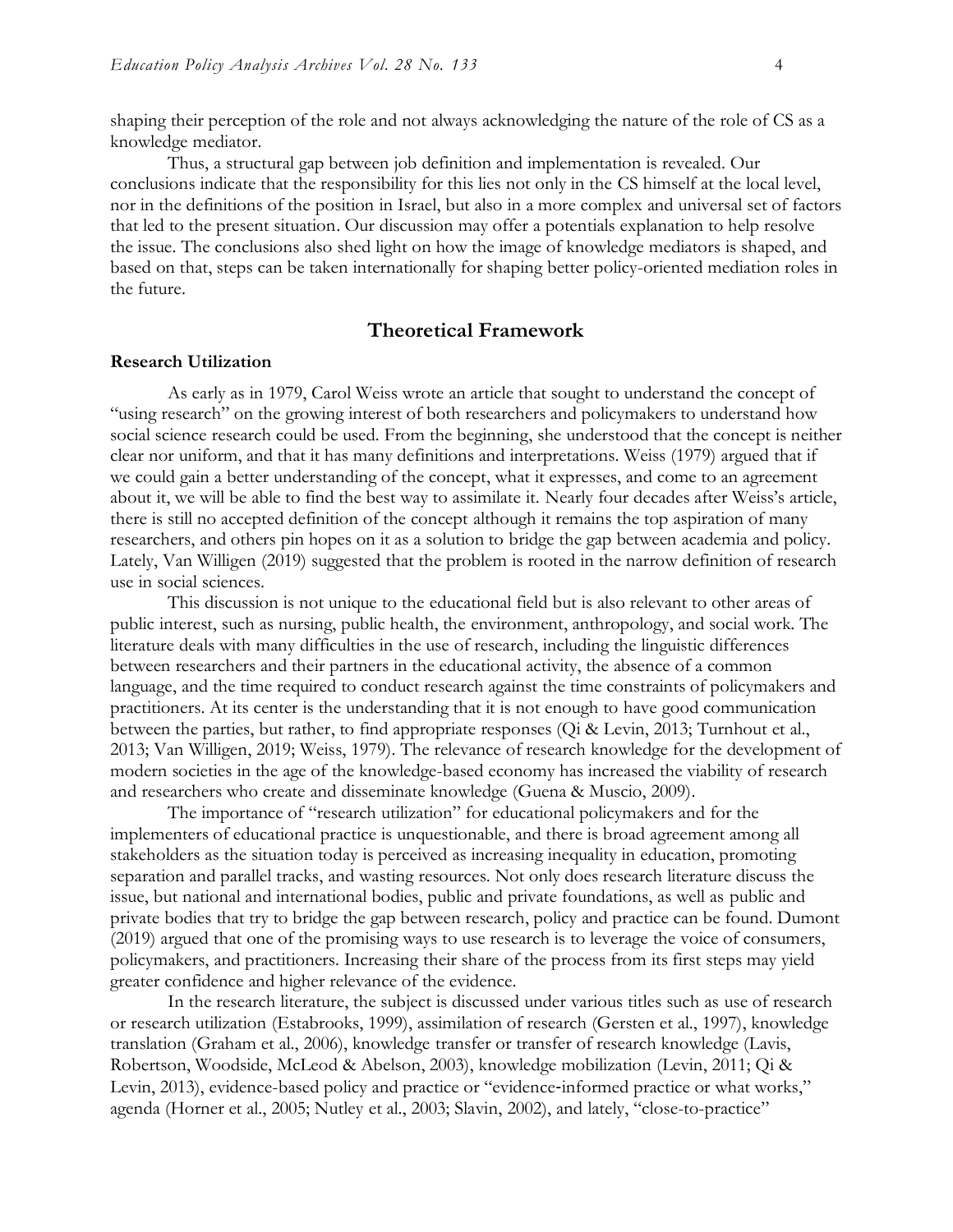educational research (Wyse et al., 2018) and many others. Previous articles discussed the differences between the various concepts, and many researchers have attempted to conceptualize this issue in different ways.

Owing to its growing importance, in recent years, several deliberate actions have been taken to promote "research utilization," such as developing networks (Rodway, 2015; Zhang Liu et al., 2017), creating clusters (Morris et al., 2016), integrating users in the research process (McDonald & Cater-Steel, 2016), implementing focused distribution, and others. However, neither the researchers nor the policymakers or practitioners have been able to successfully promote the translation, transfer, and application of research in any of the existing methods. To, therefore, find a solution to this problem, the research literature began to discuss methods of using knowledge brokers, and soon this gained popularity in the field.

#### **Knowledge Brokering**

Knowledge brokering is one of the methods proposed in the research literature for transfer of knowledge (Ward et al., 2009a) between researchers and policymakers or between researchers and users. Brokers or mediators mediate between researchers and policymakers or practitioners by identifying emerging research questions, transferring knowledge, finding, evaluating, and interpreting evidence, as well as translating knowledge, creating a common language, and thus facilitating interaction (Kramer & Wells, 2005). They create encounters and develop databases (Sverrison, 2001). Ng-A-Fook and others (2015) also suggest knowledge brokering as a tool for policy implementation. Brokers are perceived as not belonging to either party, creator or user, and serve both. Brokers seek to form a relationship with each party individually. In the public sector, this role involves the possibility of promoting social change (Ward et al., 2009b).

The role of knowledge brokers has been variously conceptualized; among many others, they are known as mediators or intermediates (Braun, 1993; Scott et al., 2015), boundary spanners (Ward et al., 2009a), boundary organization, research navigators, research liaison officers, research translators, third culture agents, agents of change, third party agents, party agencies (Levin, 2011), facilitators (Lambert & Glacken, 2005), and so on. Knowledge brokers can be individuals, organizations, or structures, and until recently, they were discussed mainly as activists of the private sector, wherein knowledge dissemination is considered important for advancing innovation. In the last decade, however, the importance of mediators has been understood by those in the public sector as well.

In 1997, Oldham and McLean presented a typology of knowledge brokers, with three main categories that helped to create different frameworks for knowledge mediation: (1) *The Knowledge System Framework*, which is related to the creation, dissemination, and use of knowledge, and sees knowledge mediation as a way of facilitating or managing all these activities. It suggests that for each action there may be a different knowledge mediator. According to Oldham and McLean, this is the broadest framework that involves almost every mediation of knowledge activity, and therefore they proposed two additional frameworks. (2) *Transactional Framework Brokering*, which focuses on the interface between the creator and the user in the knowledge context of a particular project or a decision to be taken. This framework mainly describes the mediation of relevant knowledge for policymakers, private entities, and end users. Oldham and McLean extend this framework by creating a typology of five types of interfaces, the latter of which are relevant to the case in this research, the CS's office: intermediaries and brokers. The similarity between intermediaries and brokers is that they are individuals or organizations that link creators to users. The difference is that intermediaries, mostly, make initial contact with users and locate manufacturers who can meet their needs, while brokers may serve both sides (Scott et al., 2015). Another difference is that brokers benefit from the exchange of knowledge while intermediaries not. (3) *A social change framework* in which mediation aims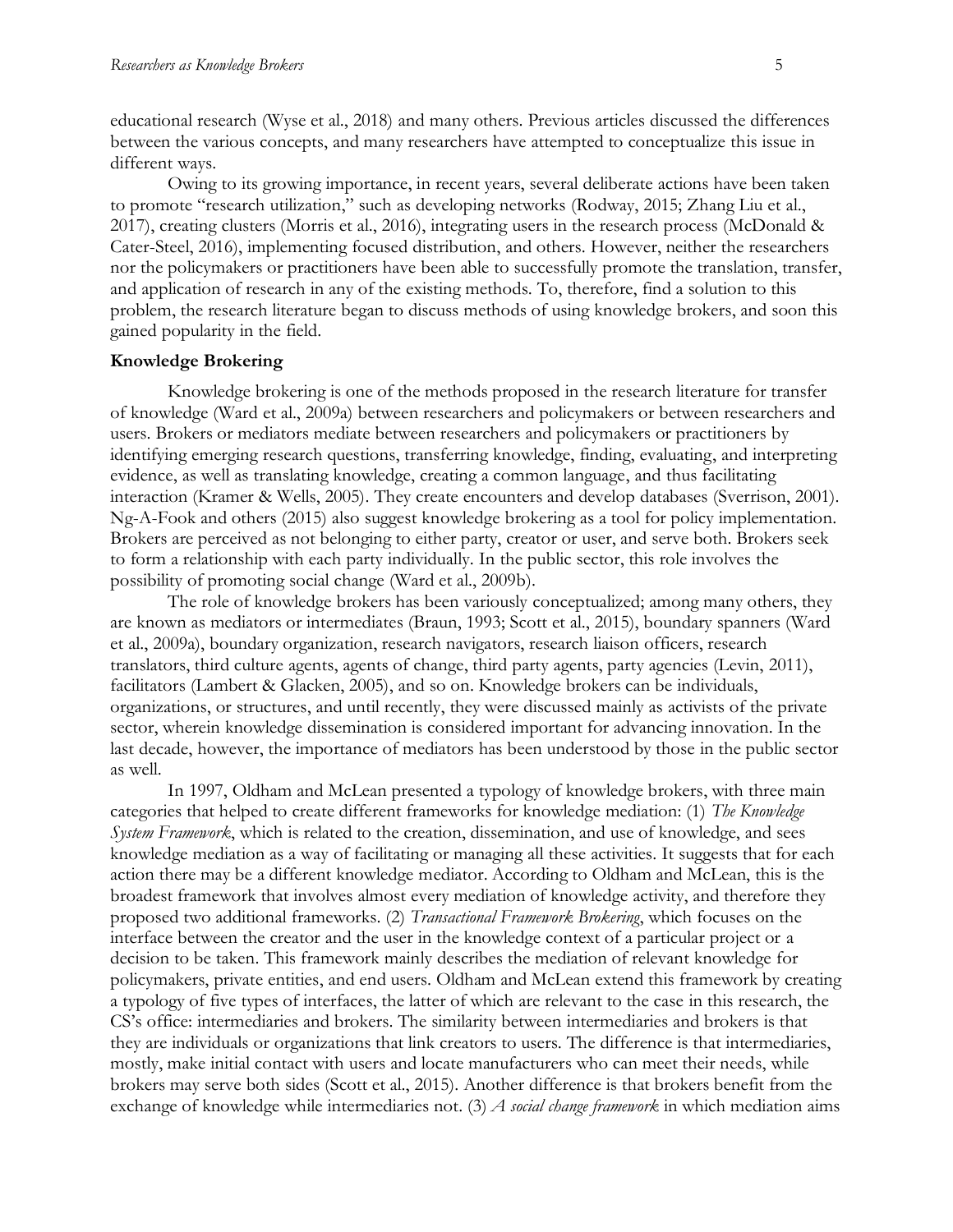to improve the general population's access to knowledge by providing training to users for positive social outcomes. Among other things, Oldham and McLean note the possibility of such mediation in the field of education. This typology has become accepted in the field of research and in the context of knowledge intermediaries in the public sector (Ward et al., 2009a). Another important distinction is between individual brokers and organizational brokers. While individuals serve as an operator or third party for the sake of brokering, organizations functioning as intermediaries are mandated to focus on brokerage as a specific operation (Graham & Tetroe, 2007).

#### **The Israeli Mediation Case**

The role of the CS within the MOE was established in Israel in the early 1970s. The then prime minister identified the need for integrating research into policy and convened a professional committee to examine the organization and management of government research, suggest principles for its operation, and outline an overall scientific policy. The committee's conclusions were that universities conduct effective basic research, which may serve as a solid foundation for practical implementation, but it was insufficient to meet the needs of policy change. Therefore, a CS needed to be appointed for each minister, who would assist in concretely applying the research in each field (Katzir, 2000). The CS would operate as an individual knowledge broker whose assignment is adopting the role of broker to ameliorate evidence-based policy (Graham & Tetroe, 2007; Ward et al., 2009b).

The first CS was appointed within the MOE in 1974. The CSs responsibilities involved outlining research policy (science policy) and combining knowledge and science in the service of the state (policy science). As part of the design of research policy, the CS's role also entailed formulation of research topics relevant to the needs of the MOE, initiation of research, creation of research frameworks and procedures, prioritization of research topics in the various fields of education, and determination of criteria for allocation of resources. In addition, the CS was required to promote research collaborations with government bodies and between the various government ministries, research universities, non-governmental research institutes, and relevant international bodies.

In integrating knowledge and science in the civil service, the CS was asked to promote integration and assimilation of knowledge and science in the service of policymakers. This involved providing assisting policymakers in decision-making assistance and designing evidence-based policy. Inter alia, it required making available the relevant research knowledge to policymakers, identifying problems in the field, clarifying that the research would prove to be valuable, and finding ways of handling them and presenting this knowledge before the policymakers. The challenge inherent in the description of the role is the complexity of the activity and the multiplicity of brokering models utilized (Ward et al., 2009b).

This was a unique role in relation to the years in which it was created, as it preceded the process of democratization of knowledge which began later. Additionally, it was a period during which governments did not create knowledge themselves (Steiner-Khamsi et al., 2019). There was an expectation, at the outset, from the CSs as part of the MOE to identify government needs and to locate relevant researchers and research (Katzir, 2000); However, the Minister of Education and senior ministry officials have never been required to utilize the knowledge produced or endorsed by the CS to this day. This pattern echoes Steiner-Khamsi and her colleagues' (2019) assertion regarding academic committees convened during these years, which had quite limited impact on policy decisions. Thus, In the past two decades the role of the SC in producing knowledge has expanded using a new practice in Israel, through the calls for position papers from independent research bodies, independent researchers and universities' and college's researchers. This change reflects the shift towards democratization of knowledge.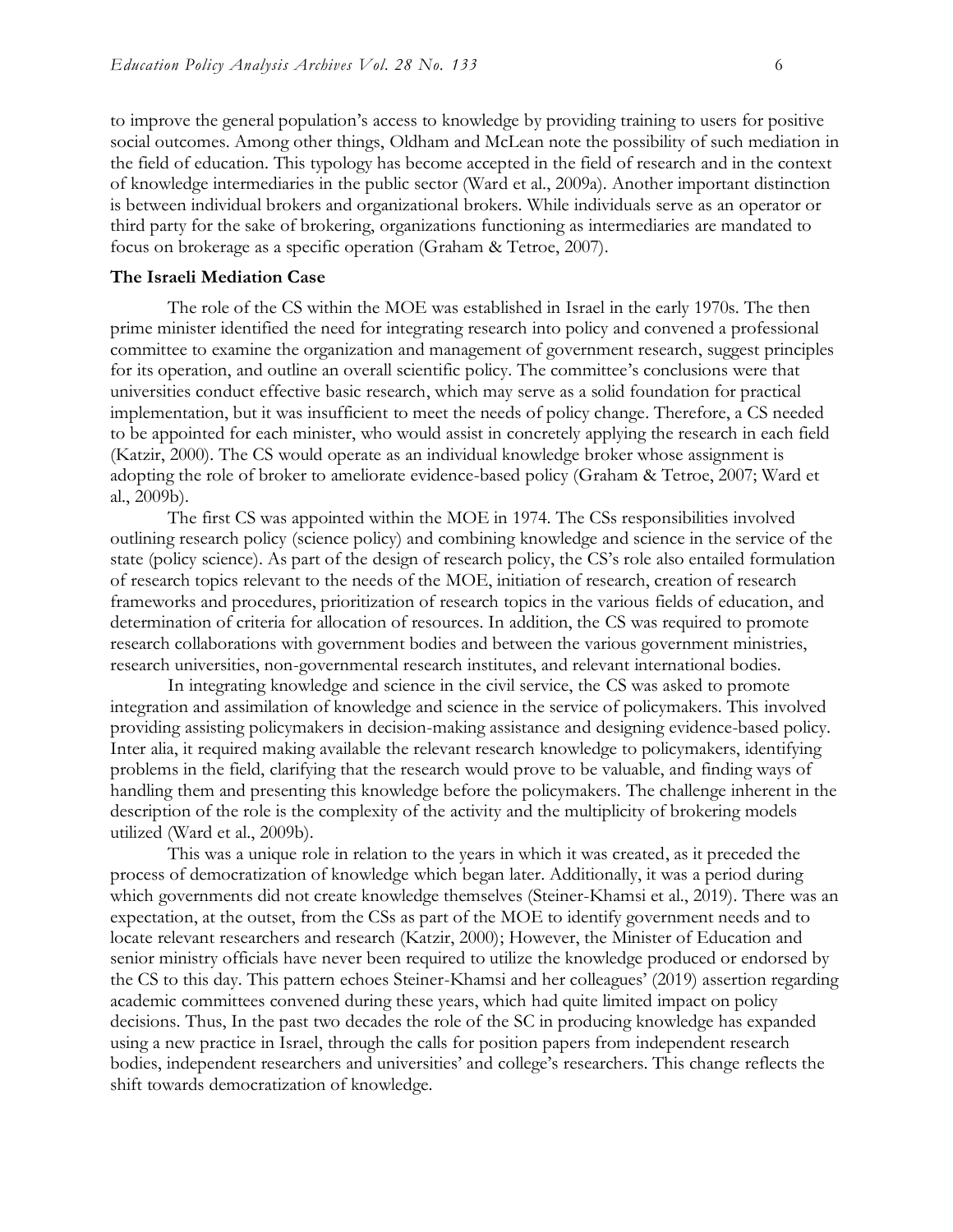To date, 10 scientists have held this position. It should be noted that a few resigned without serving a full term due to differences of opinion with policymakers. There were likewise considerable periods in which no CS served in this office, and at best, a replacement from outside academia or even from outside the education field was appointed.

### **Methodology**

The best method to adopt for this investigation was a qualitative research approach, which would facilitate a thorough understanding of education policy (Gibton, 2016) and follow historical educational research that aims to identify the context and facts to improve policy-setting procedures (Ricker & Wood, 1995).

#### **Study Population**

In the absence of a detailed record of the CS, which could have served as source for primary analysis, the corpus studied in this research comprises the full body of media coverage on the CS in the MOE. The legitimacy of using media coverage to empirically analyze public administration and policy issues is anchored in the role of the media in constructing these issues. Media is known as an important, central player in policy studies. On the one hand, as a source of information and on the other, as a mirror of a reality with contrasts and divisions (Saraisky, 2016). The media is not merely a data source, transferring information from one place to another; it is a powerful agent, dictating public agenda and shaping citizens' attitudes and beliefs alongside the government (Cook, 2006).

Mass communication has proven to drive change, among other things, by developing opinions and beliefs among citizens; therefore, it should be seen as a source of stimulating public discussion and education on various subjects. In addition, the media may reflect the struggle for educational policy resulting from political and/or ideological disputes between social agents with differing views and values in various social settings, in the interactions among researchers, policymakers, educational practitioners, and the public. The media frames the issues it reports in a way that makes the public attribute responsibility to interested parties and specific institutions and assign blame to the problems that arise in the field of education on individuals in society (Cook, 2006; Tamir & Davidson, 2011). The focus on individuals in society reinforces the isolation of policymakers from the public, and thus they become more dominant. The media has the power to present certain institutions as more reliable and establish public opinion (Tamir & Davidson, 2011).

The research volume includes 109 articles from all main Israeli daily newspapers (past and present) in which the work of the CS in the MOE is mentioned: *Davar*, *Yedioth Ahronoth*, *Maariv*, *Ha'aretz*, *Calcalist*, and *Globes* between the years 1969 and 2015. In addition, six in-depth semistructured interviews were conducted with past and present CSs in the MOE to obtain a picture, as complete and comprehensive as possible, about the role and its essence (Glaser & Strauss, 2009). The articles from the press gathered for the research and interviews conducted with the CSs who were still alive comprised the research. The combination and order of data collection, starting with the investigation of newspaper articles and allowing the findings from the document analysis guide the development of the interview, permitted elaboration and verification of the findings from the newspaper articles analysis.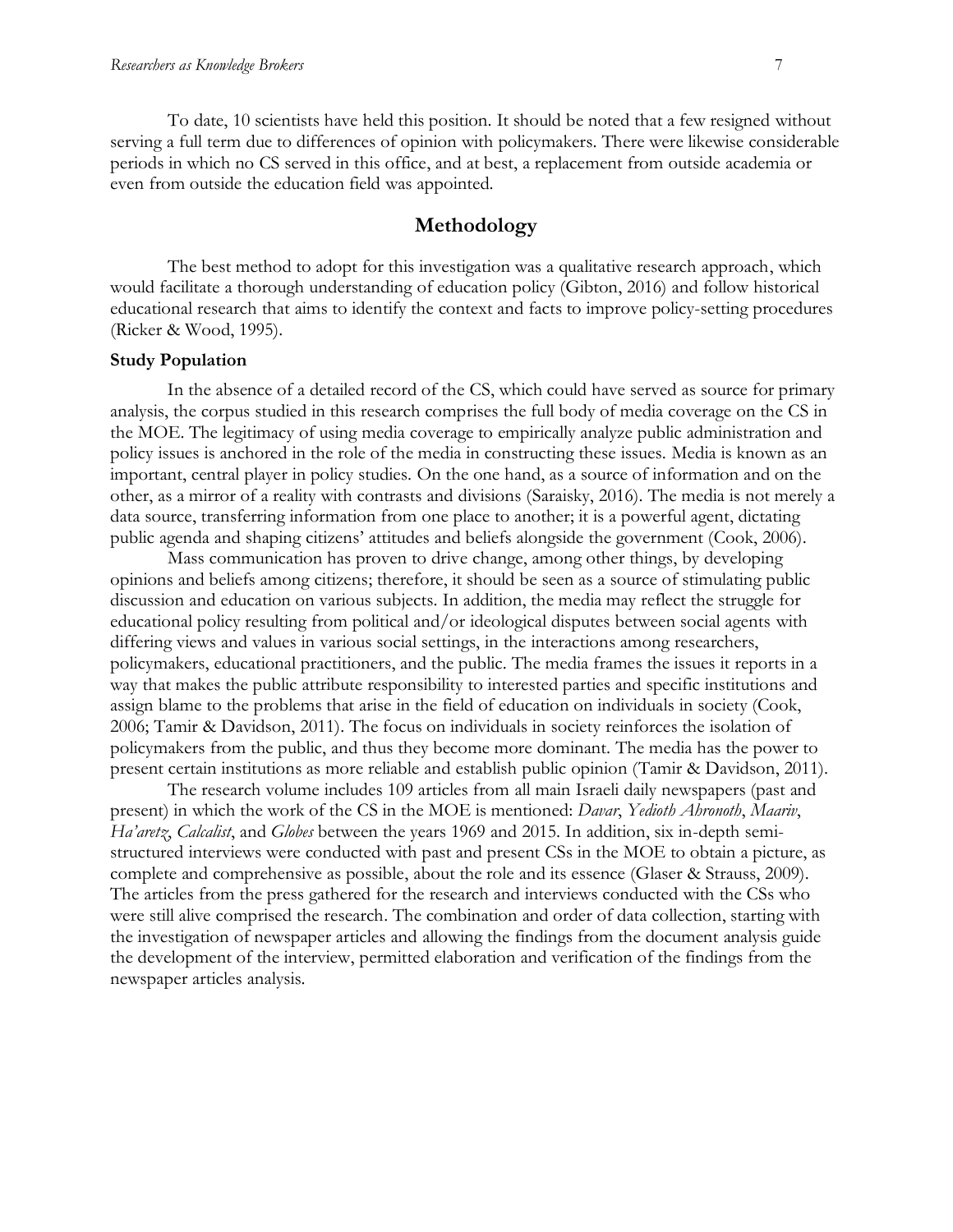#### **Table 1**

*Chief Scientists*

| Years of<br>appointment | Academic affiliation | <b>Expertise</b>                                                                                     | Gender |
|-------------------------|----------------------|------------------------------------------------------------------------------------------------------|--------|
| 1993-1995               | University Professor | Mathematical Education                                                                               | F      |
| 1997-2001               | University Professor | Mathematical Education; Measurement,<br>evaluation and statistics analyses in<br>education           | F      |
| 2003                    | University Professor | Measurement, evaluation and assessment<br>analyses in education                                      | M      |
| 2005-2008               | University Professor | Teacher cognition; Curriculum<br>development                                                         | M      |
| 2011-2013               | University Professor | Biochemistry; metabolic studies in the field<br>of nutritional biochemistry                          | M      |
| 2013-2016               | University Professor | Higher-education; education policy;<br>International trends of self-management<br>and school reforms | M      |

#### **Data Collection**

Our first data collection stage was searching for newspaper articles related to the CS office of the MOE. Articles were located using journalistic search engines. We conducted a manual search by using words and combinations (in Hebrew) such as "Chief Scientist of the Ministry of Education," "Chief Scientist," the names of each of the past and present CSs, reforms or changes introduced in the era of each of the scientists, and so on. We found a total of 109 articles dealing with the role of the CS, and therefore these were considered relevant material for analysis.

The second phase of data collection involved in-depth interviews with past and present CSs conducted over a period of six months after analyzing the newspaper articles. These six interviews covered the entire period of the existence of the role. Two former CSs have passed away, and hence, their respective periods were analyzed using only using media coverage. As per Gibton (2016), interviews with senior policymakers are a unique opportunity to expose circumstances, factors, environment, context, and policy. They provide a new perspective on the issue of researchers crossing into a policy position and provide a rare and fascinating glimpse into the formation of policy and how policy decisions are made based on co-operation between the three facets: Academy, industry and policy.

All interviews lasted between 90 and 120 minutes, were recorded, and later transcribed. During the interviews, we tried to follow the dual role (policy versus research) of the CS and examine the CS's opportunity to create an egalitarian partnership between the three facets as was mentioned above.

The interviews provided additional information, which could not be retrieved from the analysis of newspaper articles alone, about the brokering goals and the process from the perspectives of the people who were leading the office and held the position under investigation. An interview guide was developed by the authors in light of the newspaper articles' analysis influenced by the framework proposed by Oldham and McLean (1997).

We asked questions such as "What were your responsibilities as a Chief Scientist?" "Who did you work for? Who did you report to?" "How did you maneuver between your role as a university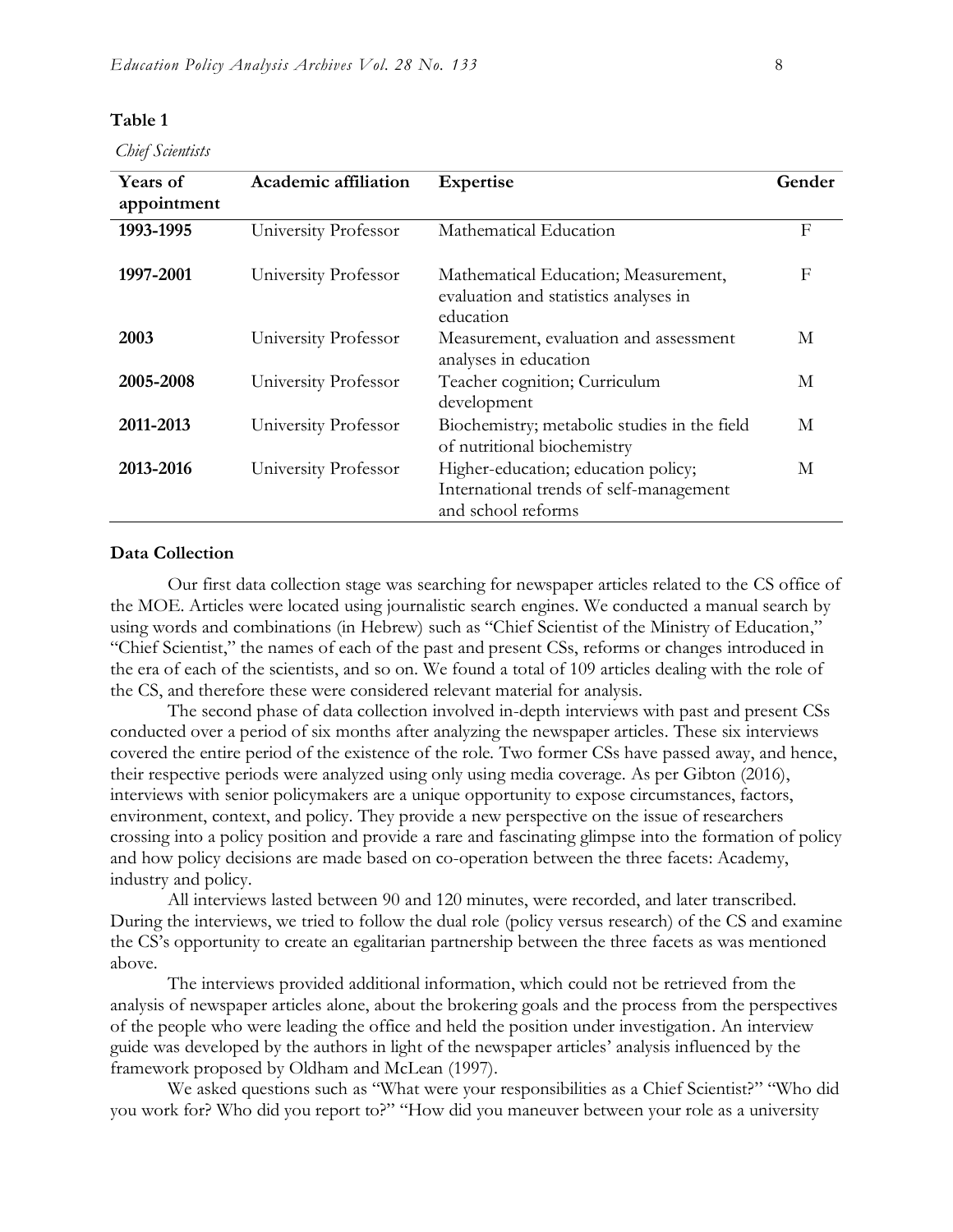researcher and your role as a Chief Scientist?" All questions were aimed at understanding the job perceptions of the interviewees and examining how the role in the MOE was shaped.

#### **Data Analysis**

For this research, we used a combination of thematic analysis (Braun & Clarke, 2006) and qualitative content analysis (Schreier, 2013). This combination endorsed both open coding and theoretical coding as per Pizmony-Levy (2018). The qualitative content analysis included text analysis of the newspaper articles to reveal "the illumination of patterns and trends that are not immediately observable" (Saraisky, 2016, p. 27). Also, data organization and activities such as description, classification, and interpretation were applied to the raw material. External theoretical categories (Etic) were then used to increase the reliability of the research (Pike, 1967) for the thematic analysis (Braun & Clarke, 2006). Thus, the theoretical model used Oldham and McLean (1997)'s typology to better explain the main themes that arose from the analysis stage.

Data analysis in this research was twofold, as Gibton (2016) suggests. First, articles were analyzed to gain a better understanding of the role of the CS in the MOE. Then, thematic and inductive analyses were conducted to identify categories and terms (Glaser & Strauss, 2009). The first step involved data familiarization. The second step was to revise the coding frame based on data familiarization; the third step was extracting data and assigning the relevant pre-defined (Etic) code or assigning new codes (Emic) when necessary. Each of these steps were conducted separately, each author on his own. The next two steps were conducted together. In the fourth step we reviewed the themes, re-coded the data, defined and refined the themes to obtain a single shared coding system.

In the second stage, the interviews were analyzed separately to expose the limits of the policy discourse. Initially, we did not apply our initial coding system; the analysis unit was an episode or vignette from the text (Gibton, 2016). We applied the constant comparison central analysis strategy to identify strong categories (Babbie, 2004). Data were collected and simultaneously and systematically analyzed for interactions between collection and analysis, which enabled a continuous interpretation of the main topics and categories (Guest et al., 2013) until four main themes were identified.

Next, we compared the two coding systems, the newspaper articles and the interviews, and merged them to form one coding system, which is presented as a finding in this paper. Since there was correlation between the interview briefings and the newspaper coding system, all the codes obtained were largely similar. However, in light of the fact that the theoretical framework also influenced the interview briefing design, we were able to find new codes that were not derived from the journal articles.

Data collection was conducted to maintain integrity (Josselson & Lieblich, 2003). Therefore, the results of the study include abstraction into the theoretical and conceptual framework presented above in a way that expands knowledge in the research field. In addition, constant comparison helped in understanding the phenomena and enabled theoretical expansion, which requires examining basic assumptions, biases, and perspectives of researchers and respondents (Babbie, 2004).

#### **Research Limitations**

This research used computerized archives of daily newspapers in Israel. It is important to note that some newspaper archives have not yet undergone full digitization, therefore there are years missing. Those years can be found in microfilm or manually searchable newspaper sheets, but since more than 100 articles were found and all the years were covered in at least two of the newspapers selected, no manual searches were conducted. However, in the days, months, or years in which we saw numerous newspaper articles, we chose to conduct a targeted manual search in newspapers that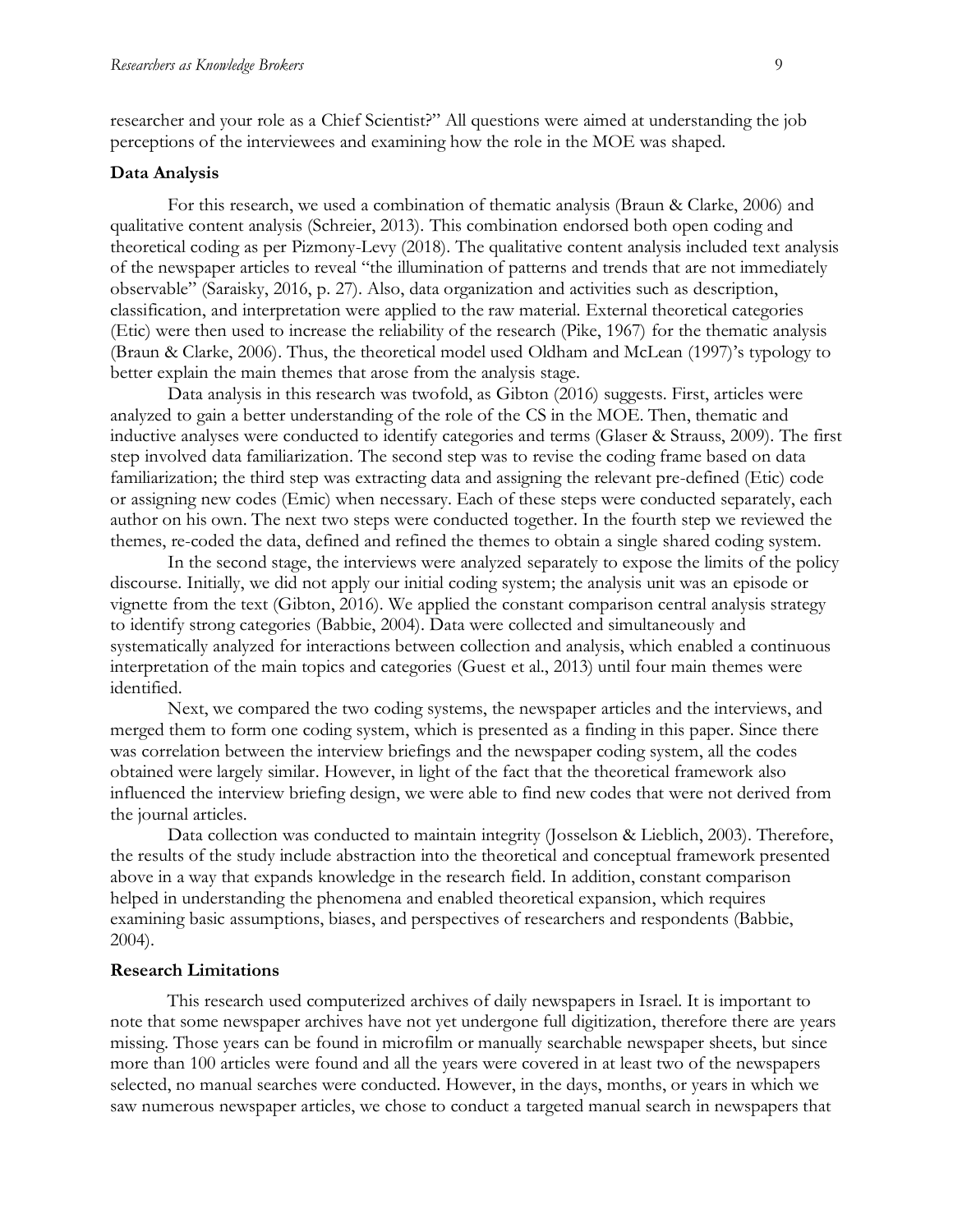did not digitize at these times to ensure full coverage of the event or issue. This search yielded another nine articles and increased the research population to 109 articles.

#### **Ethics**

In qualitative research, the researcher is required to be reliable, and therefore during both data collection and analysis, the researchers subjected themselves to self-criticism and mutual reflective examination (Thornberg & Charmaz, 2014). The analysis represents our understanding of reality that emerged from the articles and the interviews, but within a specific and limited theoretical context, as suggested in the literature review. We also obtained informed consent from all participants, maintained complete anonymity of all personal details of interviewees, and used interviewee statements for research purposes only (Babbie, 2004).

### **Findings and Discussion**

Four main themes that point to the complexities of the role of the CS as a policy-oriented knowledge mediator are presented in this section. These themes also reflect some of the barriers and the factors that led to what would be contributions to the unsuccessful Israeli experience in attempting to bridge the academia-field-policy gap by creating the CS position as a policy-oriented knowledge brokering system. It is important to note that while the findings are locally driven, they also have two layers of international connections: they are the result of global policy trends such as the Neo-Liberal trend (Carney, 2009), and internationally standardized institutions such as the higher education institutions (Altbach et al., 2019), in which the scientists who occupied the position of CS socialized culturally.

#### **The Chief Scientist: A De-Facto Chaotic Role**

The attributed responsibilities of the CS as represented in the finding materials go beyond the definition of the position according to the law and diverge from the initial objective stated in it. According to Oldham and McLean's (1997) typology, when there is no specific definition, the role "falls" under the first definition, the knowledge system framework**,** into which is categorized all mediation knowledge. This is sometimes indicative of a lack of targeting resulting in a vague result. Apparently, there is no harm in multiple roles unless they prevent the formal role goals from being achieved.

This points largely to the diverse expectations of the public, academia, and policymakers of the CS's activities and the problematics in the design of the role. De facto, the CS's tasks include *ordering studies from research bodies*, as a few articles show: "The Ministry of Education's Chief Scientist, Prof. Shlomo Kuglamas, said that the ministry has commissioned and funded several studies on quality of life" (*Davar*, 1990). This is supposed to be the main activity to provide solutions to meet the needs of the field and policymakers so that the CS acts as a mediator, thereby *helping shape education policy* and ameliorate the field through evidenced-based processes. Such expectations have however not materialized in practice, as one CS explained:

Government research is intended to serve the goals of the ministry in which you operate, in this case in the field of education. The scientist is supposed to know the subject of the research, the characteristics of the research, the research tools, and is also expected to learn about the complexity of the world in which he deals, the world of education in this case, and connect the two. There may be a minister or a MoE CEO who says, 'You know what, I have a question that concerns me,' but the whole policy of research is on the Chief Scientist's desk.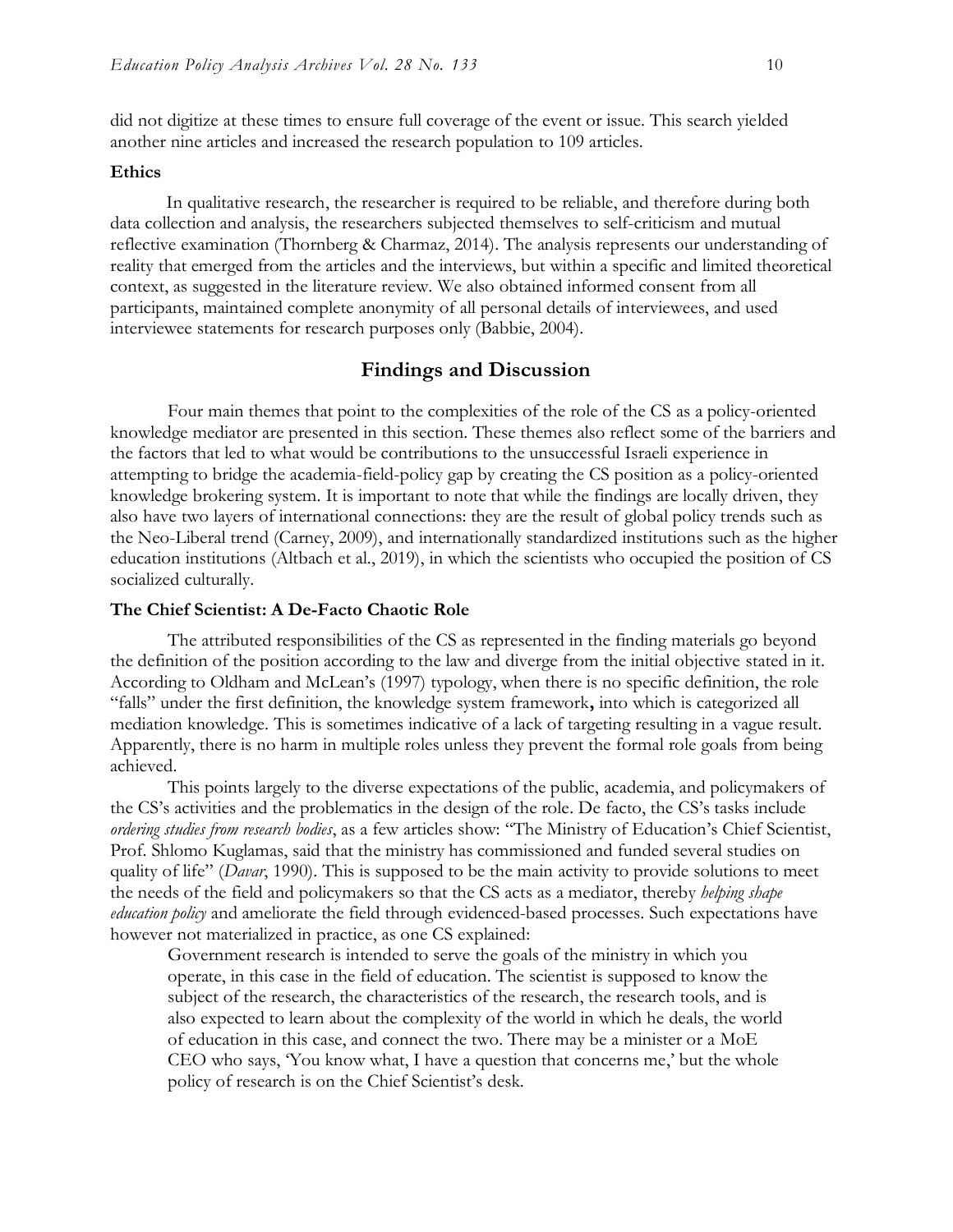As can be understood from his choice of words, and from the decision to raise the point that policymakers view the CS as an option rather than a necessity, the scientist remains primarily an academic researcher in the eyes of policymakers. Another CS added, "[The scientist should] see what the issues are at the center of the education system and make sure that researchers at the academy research deal with and express opinions about them." He later added that the gap between the need and reality is large.

Among the articles that were analyzed, there was also reference to the expectation of *improving Israel students' achievements* as per Whitty (2006), who describes policymakers' expectations from researchers. This relies on the understanding that policy and practice based on research and partnership between the three facets may indirectly lead to benefit the field of education and educational achievements (Bryk, 2015; Coburn & Penuel, 2016). What is surprising is that, in 2003, several newspaper articles indicated the appointment of a well-known assessment researcher as the CS as an effort of the MOE to enhance student achievement. *Globes* (2003) reported:

The Ministry has instructed its Chief Scientist to set up a committee to examine the quality of math and English tests as these subjects prove to be the Achilles' heel of most students. The committee is expected to map the exams, in the Ministry's language, according to validity and reliability criteria.

Another role found in the material collected is that of the CS as a *consultant to the Minister of Education*. As noted by another CS:

I told the Minister of Education, "Tell me what you think will be on the agenda in six months and in a year?" I asked [researchers] to write position papers on subjects they had not thought about, that is, on these topics: what is done around the world, what the alternatives are, and what is suitable for Israel…. I always asked them to provide at least two recommendations, with the virtues and drawbacks of the different options.

Many other roles were mentioned only a few times, although expectations such as *conducting research, strategic planning, assessment, and evaluation* were included in the overall expectations from the CS. A possible explanation to this finding relates to the absence of an orderly job description for the CS other than that stated in the law. This aligns with the challenges that appear in the international literature regarding the role. Usually, the brokering role represents the multiplicity of brokering models utilized and tends to combine aspects of various brokering models within a single intervention (Ward et al., 2009b).

In their interviews, the CSs acknowledged that each saw the role differently and took steps that matched their individual perception, in a manner more similar to the autonomous space given to a researcher at the university than to a policymaker. The absence of a job definition can also be attributed to the lack of clarity on the action that should be taken to narrow the gap between academia and policy, and apparently, there was an attempt to settle for its very existence.

#### **The Chief Scientist: Double Role**

The scholarship on knowledge mediators describes them as living in between, as characters who do not belong to either side, knowledge creators or knowledge consumers at the policy or field level. In the words of former CSs most of them view their role as that of a knowledge broker in the same way:

I believe that one of the roles of the Chief Scientist in the Ministry of Education is to mediate between the "one side," the researcher, and the "other side" – the client. I see the Chief Scientist as a mechanism for linking the researcher with the client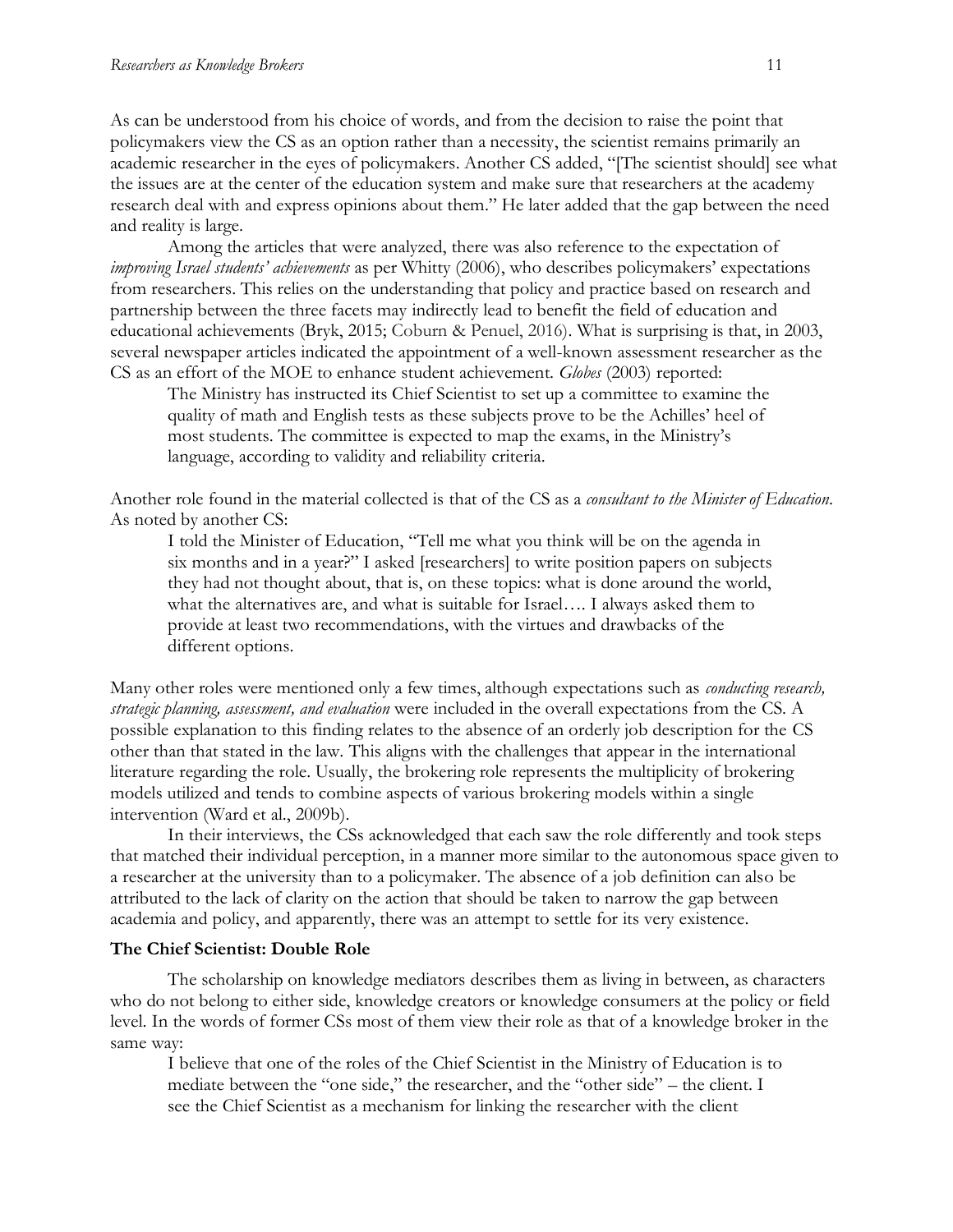throughout the research phase: they must translate the client-client's desires and needs into the language and methods used by the researcher. Track research performance considering the objectives set. With constant attention to the use the client will make of the findings obtained. Finally, he must help translate the researcher's findings and conclusions into the language and conditions of the educational field. (Kuglamas, 1988)

The Israeli model is interesting in this regard, because the CSs at the MOE have all been and are world-renowned researchers in their respective fields (i.e., creators of knowledge). This not only places the CSs on the side of the creators but also contradicts the scholarship, which emphasizes the need for the knowledge broker to be independent and not belonging to either side. It is apparent that the primary belonging of the leading scientists to the research world is detrimental to their functioning. So, the CSs hold two main identities: that of a knowledge producer through their experience as a researcher and that of a policymaker employed by the MOE. These two identities may lead to the blurring of the role, resulting in differing expectations from different entities. As can be seen from the words of a former CS: "I resigned from the Ministry of Education in the background of the 'Meitzav' wherein I did not agree with the Minister's and the Ministry's policy, and realized that the Ministry did not really need a Chief Scientist." In his remarks, the CS went on to explain that research on assessment proves that it should be used to improve a school by using results, not as a tool for measuring schools by policymakers. The clash between the scientist's research conceptions and the role as policymaker eventually led to his resignation.

This finding raises questions regarding the ethics of the appointments and the ability of the appointees to facilitate the development of evidence-based education policy and research brokering systems. On the one hand, the CS is an integral part of leadership *and* policymaking, while on the other hand, the CS is also responsible for implementing, supervising, and assessing policy. In the Israeli case, as presented here, the CS is also a key figure at the university to which it belongs and usually is a tenure track that it will return to; this positioning cements the CS's position as knowledge creator. Thus, in contrast to common descriptions of knowledge brokers in the international scholarship (Pfleger et al., 2018; Ward et al., 2009), the CS in Israel does not seem to fully embody and symbolize the role of the knowledge manufacturing side while, on the other hand, it neither does exclusively represent knowledge consumers at the policy level. As such, the CS is not creating a third role of mediation. If so, beyond the chaotic role presented in the previous theme, it is as if it has multiple goals emanating from this dual role.

#### **The Impact of the Neo-liberal Ideology on the Role**

The goals identified in the previous sections are insufficient for comprehensively analyzing and understanding the role of the CS as a mediator. When the goals of the CS's role were written in the 1960s, the social-economic agenda underlying education policy in Israel was a social-democratic one (Bialik, 2014). This perception would have influenced the perception of the mediation of knowledge reflected in the goals as presented. However, since the late 1970s in Israel and other Western countries, the neoliberal agenda has become the central force guiding educational policy (Bialik & Shefi, 2017; Carney, 2009). This worldview, which placed individual freedom at its center and reduced the role and responsibility of the state in the exercise of this freedom, was also expressed in the shaping of the goals of the CS as a knowledge broker in the decades in which they operated. Various studies also indicate that knowledge mediation is a role that reflects a postmodern profession (Kakihara & Sorensen, 2002).

Accelerated engagement with measurable standards, national and international comparison tests, and accountability ideas that characterize the Global Education Reform Movement (GERM)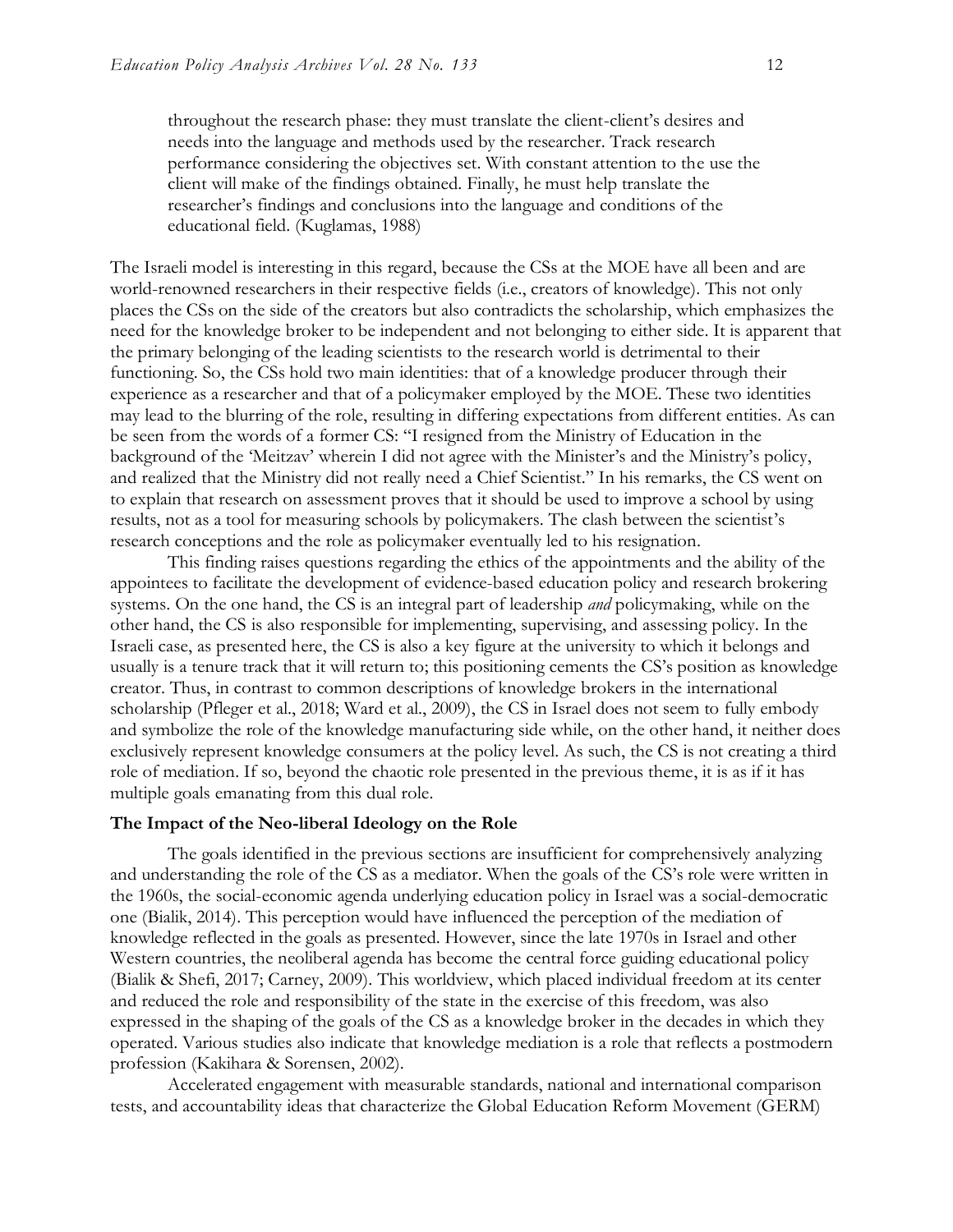(Adamson et al., 2016; Sahlberg, 2016) have had a significant impact on the role of the CS as a knowledge broker. Instead of examining in-depth research findings to assist in the design of a research-based policy and subsequently initiate assessment and evaluation mechanisms that examine the implementation of the policy, it appears that the research policy as well as the assessment and measurement of the research policy were significantly influenced by GERM, as can be seen, for example, in the article published in *Globes* in 2002:

Another example of contempt and/or amateurism in the Education Ministry. Even when the last report of the International Mathematics and Science Test was released in 1999, according to which Israel dropped to  $28<sup>th</sup>$  place on the scale of achievement from 38 countries, it was not presented with the conclusions and recommendations of the report. Mind You. The best experts in the world participated in the study, and although the report was much more than a "popular scale", senior ministry officials refrained from acting on it, under various pretexts.

In the year following the publication of the article, similar things were repeated in this and other newspapers, which point to the perception of standards-based research in the spirit of the era in which the CSs dealt at the expense of their statutory duties: "They throw a mountain of money on exams, 17 million NIS, and there is no budget for strengthening weak schools, so what is the benefit of locating them?" (*Globes*, 2003).

The effect of the neoliberal agenda seems to have shaped its own purposes for the type of knowledge mediation required of the CSs. It should be noted that this finding about the focus of knowledge mediation on the findings of international standards-oriented research is even more interesting in the context that most of the leading scientists in this period are senior academics. It is precisely the perception of academic freedom that goes against the shaping of research on political, economic, institutional, or personal agendas, along with the great criticism voiced by many circles against the neo-liberal educational policy, which is less evident in the role of the CS as a mediator.

As part of the CS as knowledge broker in the era of neo-liberal agendas, one can also identify another influence in the spirit of globalization processes. In this context, the material that emerged from the findings proved that it is not enough to mediate local knowledge alone, but that the CS's role is to mediate knowledge that is perceived as valuable in the global context (Steiner-Khamsi, 2004). An example of such international and global influence can be heard in the voice of one of the CSs regarding the "Meitzav" tests and their implications for his role:

Then the "Meitzav" tests began, and the "Meitzav" tests were ... they [the Ministry of Education] when they were talking about the tests, they would say, 'We'll beat them!' It's like using tests to whip schools, and then they'll impose their way. I did not understand the role of the "Meitzav" tests, even ... even the name of the "efficiency and growth [school] indices." It started with internal politics; a lady was responsible for this. Although I expected it to be so, her role was not subordinate to that of the chief scientist; she was more powerful than me and independent. Their desire to "whip" them, that is, to use the "Meitzav" tests as a whip on the schools, would not work by replacing the manager; maybe they'll not fire him at all, but they'll call the teachers to order; this is a concept they learnt from the Americans, the "no child will be left behind" reform. That's exactly the idea, and in the United States, it was widely criticized by members of established educational researchers in academia, but it had the support of politicians, administrators, and bureaucrats of all kinds, who said that this is the only way things can change. And then there was the word "accountability," and there was "reporting" in the middle ... They said that this could be the main tool of the education system. And I thought the "Meitzav" could be useful if it was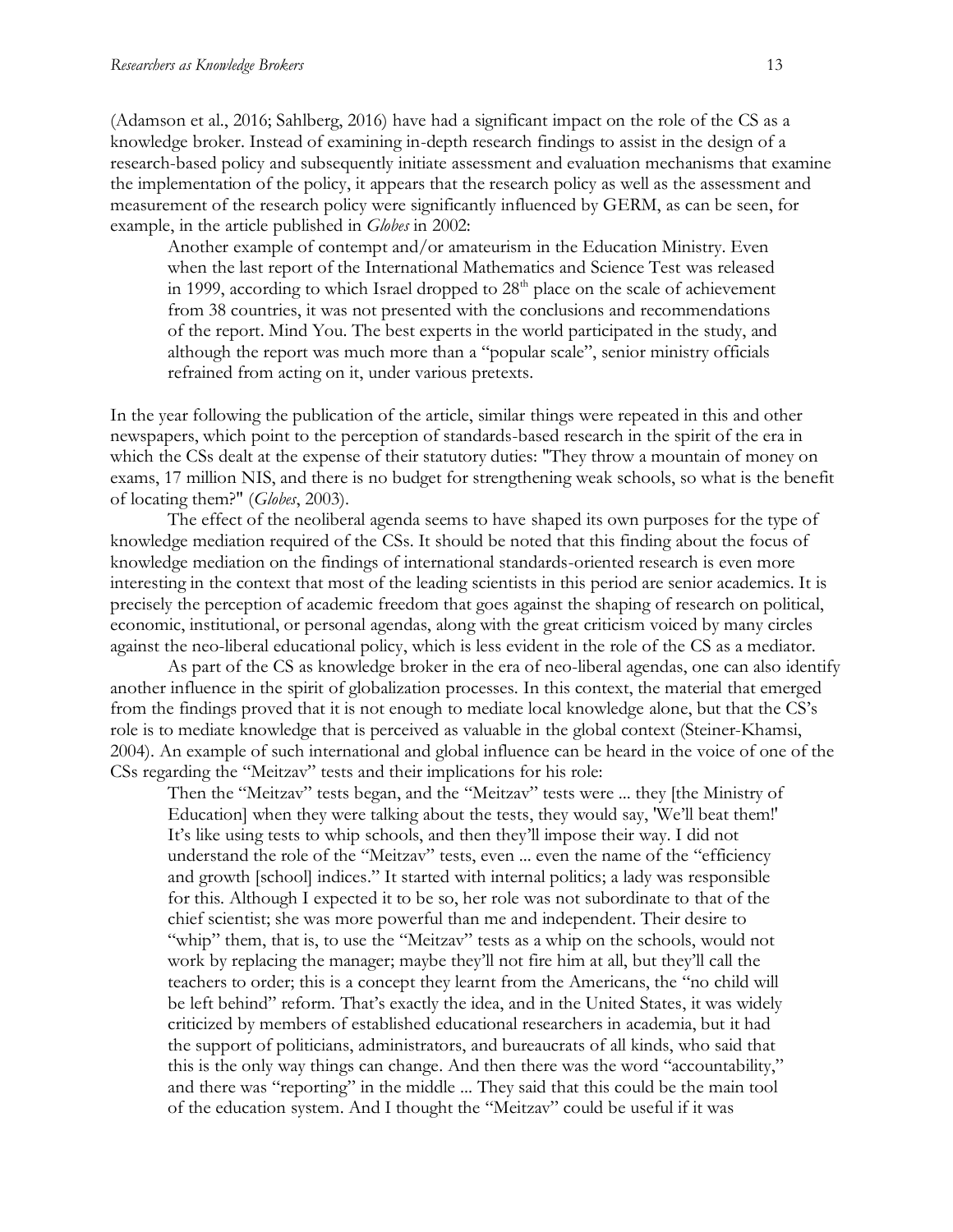undertaken in such a way that the school would use its results to improve the school, not as a "whip to whip through."

This quote also points to the political-economic pressures on the CS. First, the appointments are mostly based on previous political connections between the researcher and government officials (Dovrat Committee, 2005), which creates uncertainty and adds to the difficulty of policy, due to the frequent changes of Israeli governments. One of the interviewees explained the procedure of his appointment:

The CEO told me in October that I would become the Chief Scientist. I told her that the school year at the university would start in October; I have a curriculum, and I am committed to the university. So, she said, 'And when can you come?' I said, 'Next year; next September.' And she said, 'Okay.' There was then a Chief Scientist that [had resigned]. That was my first clue: she had agreed too readily. Then, when I took the position on, I understood the reason: the bottom line is that the Ministry of Education does not need a Chief Scientist. The seniors think that it is possible to manage without one.

Thus, apparently, dependence on political figures to appoint a CSs also affects the agenda that the scientists will seek to promote in the framework of their position. The great turnover of the CSs, almost none of whom completed a full term, and the long periods in which there was no CS at all, attest to the fact that the position is politically dependent (Turnhout et al., 2013).

Furthermore, these appointments often serve as a response to the populist public discourse or to meet political needs and are not entirely based on professional decisions (Scott et al., 2015). Two options are available to the CS: either play the game and act in the spirit of the system or resign. In the Israeli case, most CSs resigned and did not serve for a full term, usually due to differences of opinion with senior Ministry officials, including the Minister himself and the Office Director General.

#### **A New Goal for Knowledge Brokers: Personal Goals and Political Pressures**

The neoliberal era that influenced the role of the CS as broker knowledge also affects the place of the individual in society as well as the perception of the scientists' individual role among their peers. In addition, the CSs are also subject to pressures in relation to the position they held prior to the role of the scientist, and to which they will go back after their term as CS (Bottery, 2000; Carney, 2009). In addition to the typology of Oldham and McLean (1997), alongside the characteristics of knowledge mediation derived from multiple expectations of interested parties in mediation and the characteristics of knowledge mediation influenced by the neoliberal agenda, one can largely add a fourth category to knowledge brokering that relates to personal goals and characteristics.

This finding is corroborated by an article dealing with the appointment of Professor David Nevo to the position of CS at the MOE, and published in *Globes* in 2003:

Nevo is connected to the umbilical cord for internal evaluation and measurement, which is operated inside schools by teachers and principals. Schools that want to be precise in diagnosis are usually assisted by an academic evaluator. And here is something that the reports of education and the commentators missed. Nevo, a member of Tel Aviv University, is an expert on measurement and evaluation in education, who offers private services to the educational system, at least until he became chief scientist. If the Ministry of Education does not accompany the "Meitzav" with internal school measurement, it means cutting off the branch that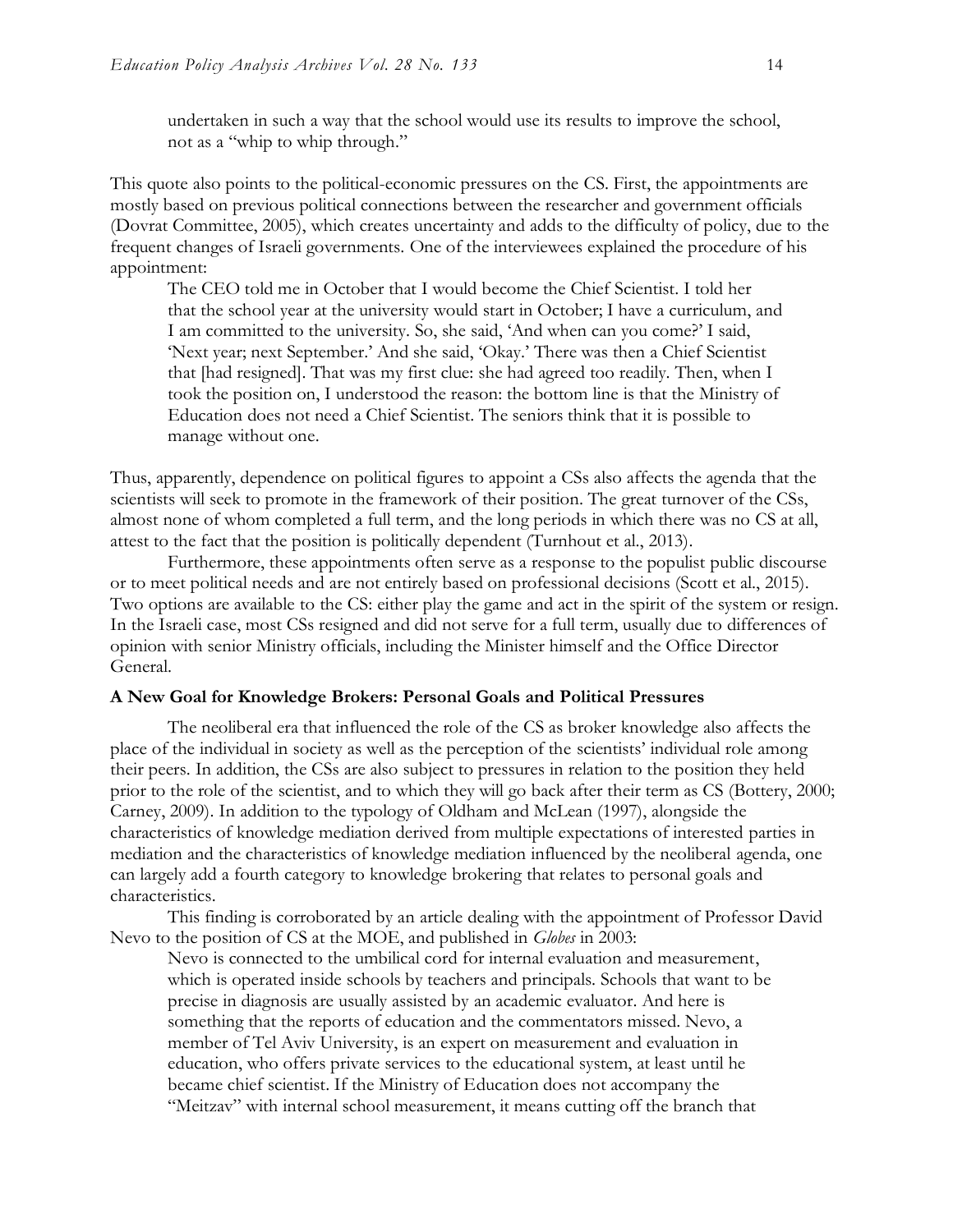Nevo is sitting on. After all, he was not born in the Ministry of Education, and he served as a chief scientist there only half-time. He apparently has no intention of giving up his position and a source of additional income in the future after leaving the Ministry of Education. Nevo's private works are his right and his private interest, and we are sure that he brings great benefit to the schools that use his services. We also know that he truly believes that there should be an integrated assessment. Nevertheless, it is impossible to ignore the conflict of interests that exists or is likely to exist between those who come from the free market and for a limited period of time in the civil service. This is the same problem as the appointment of a government attorney who is a lawyer, in a private office. There is a conflict of interest or there may be a conflict of interest.

This finding, which could even provide a possible explanation for the only partial success in achieving the primary goals of the CS, as they are now stated, is expressed in the words of another CS:

I was doing something close to my heart. Although not directly related to the position of Chief Scientist, it was related to my area of expertise [in research]. I saw it as part of the advice I had to give to the office and thought it was inappropriate to keep quiet about my area of expertise.

It can be concluded that the diversity of the academic background of each CS has also influenced the navigation of the role away from its early goals. This indicates that the connection between the creators and the users is not always a result of the needs of the users, nor of the knowledge that the producers have, but of the knowledge broker's worldview. Another scientist added:

Different scientists work differently. One does not simply step into the shoes of the predecessor and continue it way. Each of them contributes according to personal understanding, according to personal experience, according to personal perception of reality and knowledge in research. There is not necessarily a standard in this matter.

These statements, as well as others, raise questions about the potential inherent in the role of the CS as a knowledge broker in a research-based education policy based on accumulated knowledge. It is clear that the CSs are not 100% loyal to their new and temporary role, but remain with one leg outside, in their role in the academic institution they belong to, and in their field of research. Staying out has a significant impact on decision-making in their office. Additional testimony was given in an article published in 1978 in *Davar*:

Does not the present pattern of the activity of the chief scientists also contribute to this problematic [The inability to know in education what are the achievements of the reform because there is no ongoing information]? Can a scientist who is a foreigner who is uprooted from one of the universities and comes to a government office on an hourly examination integrate into the administrative system whose task it is to formulate policy not only for the short term but also for the long term?

In *Davar* in 1978, a senior researcher from a well-known university also pointed to the problem with the appointment of the CS. "It is very important that the CCS be independent and resist pressures." He added, "There is concern that this man's institutionalization [in universities] over time is more harmful than useful."

If so, the CS seems to play a dual role. On the one hand, it is an integral part of the leadership regarding the policy factor, while in other cases it also implements, supervises, and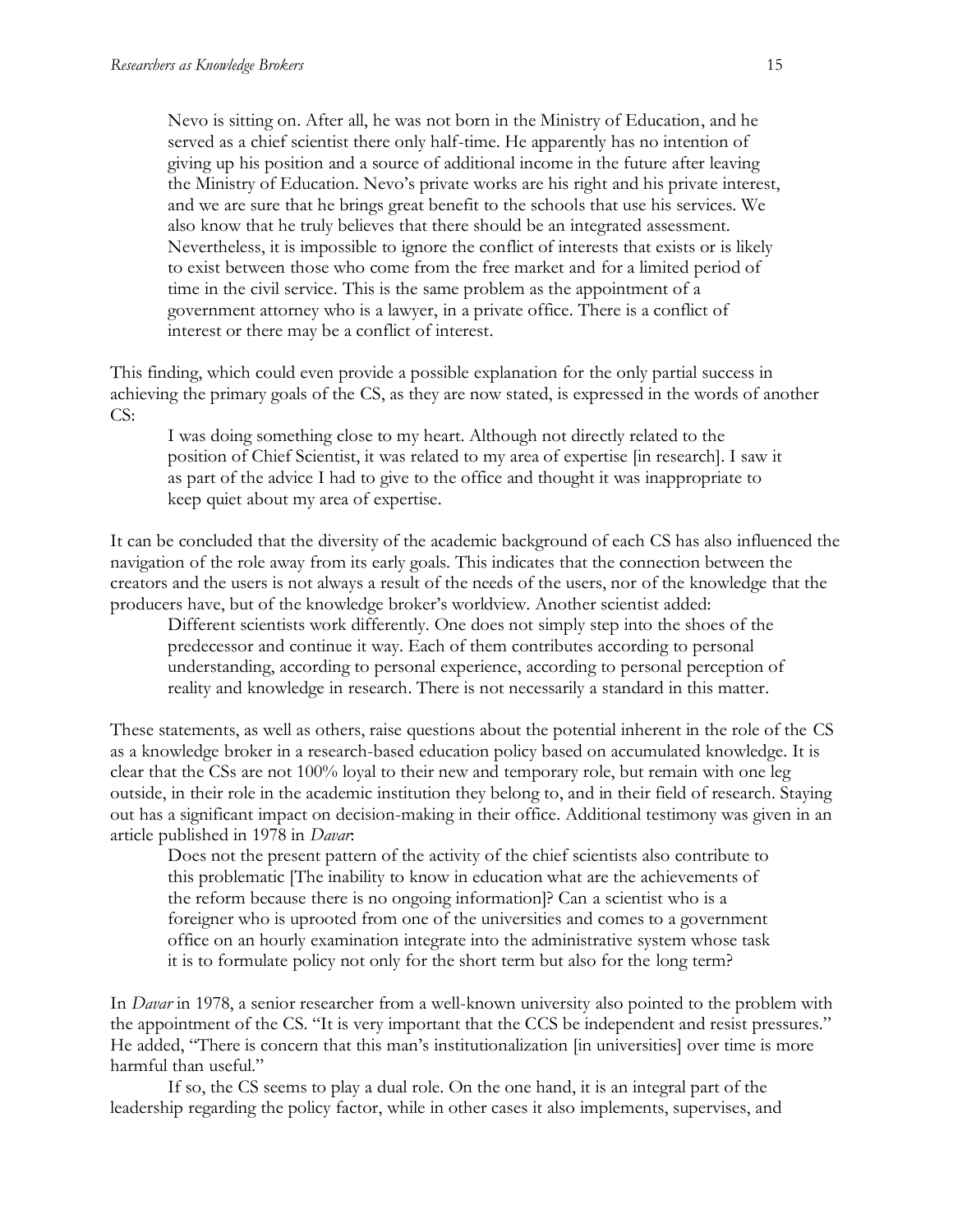criticizes it. However, it is also a key figure at the university to which he belongs, and it can be said that as a researcher at the university, it is pressed to self-promotion in own field, according to the criteria set for researchers at research universities (Zeichner, 2010). This double duty leads, inter alia, to policy decisions based on narrow data and private interests.

#### **Conclusions and Practical Implications**

Taken together, our findings reveal a structured gap between the nature of the CS's role as a mediator of research knowledge and educational policy, for which we offer three possible theoretical explanations. These explanations shift the importance of the findings from the local Israeli level to the international policy level, while highlighting possible policy directives aimed at better constructing the role of policy-oriented knowledge brokers.

The first explanation concerns what Surridge and Harris (2007) call "lack of support and basic training" for those who play the role of knowledge brokers. As can be seen from the findings and other studies in the field, knowledge brokers need communication skills and high skills to succeed in the task (Ward et al., 2009b). On the face of it emerges from the characterization of the written role in the law that the legislator assumes that every senior academic has the ability to act as a knowledge mediator without relevant training and support. However, as emerges from the study, the conflicting pressures, the multiplicity of wishful thinking, and even the effects of social worldviews and personal needs affect the characteristics of knowledge mediation and its goals.

This explanation of the finding is interwoven with a second explanation offered by Turnhout et al. (2013), who argue that the skills and knowledge that knowledge brokers need are those that help the knowledge broker maintain their independence against the many pressures of the stakeholders in the process. The mediator is required to have unique communication abilities and the self-perception of a balancing factor within a system of structured contradictions and tensions. A question that arises in the context of this explanation is related specifically to the image of the senior academics who are placed in the position after years of working in very formalistic frameworks with highly structured ceremonial rules of action and a relatively low need to deal with contradictions and social coalitions and their ability to acquire these skills at this stage of their professional lives. This conclusion is consistent with the science and scientist's typology proposed by Pielke (2007), when he argued that a scientist is usually at the near end of the "production" of the scale that describes the production and use of research. Thus, in the position of CS, as it stands today, there is an expectation for change of identity.

Baek and colleagues (2018) show that most of the research used by policymakers could be referred to as "gray literature", such as research reports, trade books and others. Steiner-Khamsi and colleagues (2019) continue the same line and point to the variation in references within the policy recommendations of the pre-reform committees convened and the references within the policy itself. The similarity lies only in relying on international bodies, such as the OECD. It seems that the research that policy is based on is more inclined towards international research bodies in the global age.

A final explanation for the common denominator of the study's findings relates to Levinson, Sutton and Winstead's (2009) "policy as practice" framework, which refers to the fact that all those engaged in the field of education have the cultural will to shape policy. This explanation may lead to the conclusion that the various knowledge-mediation characteristics we found in the study and in the gap from the narrower characteristics that appear in the law or in the theoretical perceptions of knowledge mediation are not the result of lack of training, skills, or social ability as suggested above. It is possible that the expansion of the characteristics of knowledge mediation, and entry into personal spaces influenced by socio-economic agendas, is also due to the fact that the CSs hold two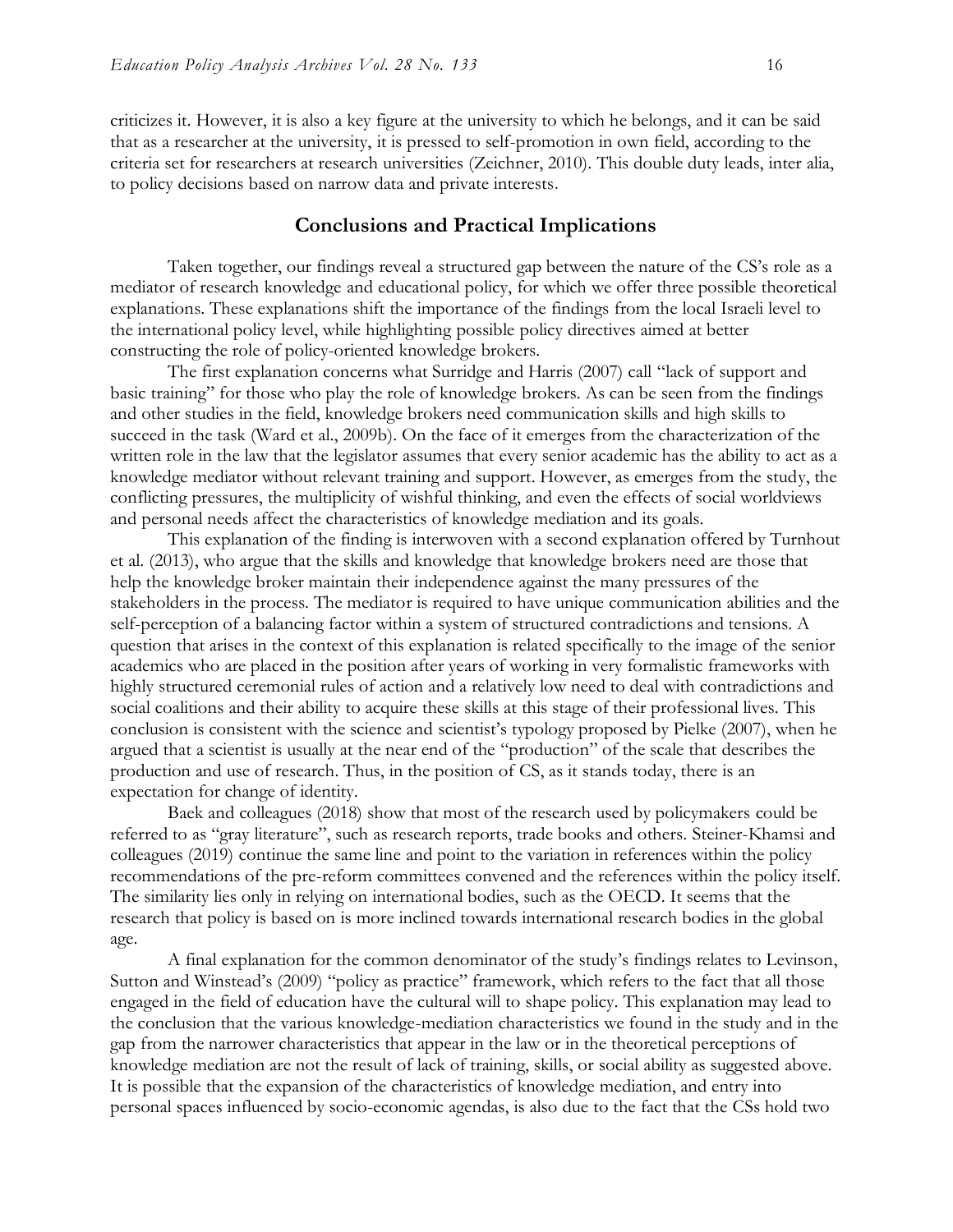conflicting wishes in their role – to mediate research knowledge of educational policy and to formulate policy – at the same time.

All three possible theoretical explanations for the gaps we found between the nature of the CS's role as a mediator of research knowledge and the educational policy, also highlight possible policy directives aimed at better constructing a more effective policy-oriented knowledge brokering role. Concurrently, they provide us possible answers to the research lacuna of how conditions for research utilization can be better created.

We conclude with two possible future research directions - similarly aimed at enhancing our understanding regarding this research lacuna. The first research direction is derived from our findings regarding the expansion that the Israeli CS role de-facto poses for Oldham and McLean's (1997) knowledge brokering typology. Their first definition, the knowledge system framework**,** we suggest all unspecific mediation role categories should be better specified and elaborated in order to better conceptualize brokering roles. In an age of GERM and new educational governance blurring the lines between private and public brokering and mediation interests and actions it is even more essential. Furthermore, our findings suggest that future research should aim to better understand how specific GERM characteristics and personal research agendas are shaping mediation roles and actions. Such answers can help us construct a more nuanced typology as an analytical framework for the knowledge brokering phenomenon, while at the same time helping to better construct this important role.

### **References**

- Adamson, F., Åstrand, B., & Darling-Hammond, L. (Eds.). (2016). *Global education reform: How privatization and public investment influence education outcomes*. Routledge. https://doi.org/10.4324/9781315680361
- Bialik, G. (2014). Public–Private Hybridity in School Governance: A Solid Foundation or Developmental Process? Lessons from a Historical Analysis of Charter-Type Schools in Israel. e*Journal of Education Policy, Northern Arizona State University Press*. 2014 Fall Issue.
- Bialik, G., Shefi N. (2017). When the GERM Hosts the Antidote: The Surprising New Birth of Israel's Anti-GERM Pre-K Policy. *Global Education Review*. 4 (2), 40-57.
- Altbach, P. G., Reisberg, L., & Rumbley, L. E. (2019). *Trends in global higher education: Tracking an academic revolution*. BRILL.
- Babbie, E. R. (2004). *The practice of social research*. Thomson/Wadsworth.
- Baek, C., Hörmann, B., Karseth, B., Pizmony-Levy, O., Sivesind, K., & Steiner-Khamsi, G. (2018). Policy learning in Norwegian school reform: A social network analysis of the 2020 incremental reform. *Nordic Journal of Studies in Educational Policy, 4*(1), 24-37. https://doi.org/10.1080/20020317.2017.1412747
- Barnett, R. (2003). Foreword. In: N. Jackson (Ed.), *Engaging and changing higher education through brokerage* (pp. xvi-xviii). Ashgate.
- Bottery, M. (2000). *Education, policy and ethics*. Continuum.
- Braun, D. (1993). Who governs intermediary agencies? Principal-agent relations in research policymaking. *Journal of Public Policy, 13*(2), 135-162. https://doi.org/10.1017/S0143814X00000994
- Braun, V., & Clarke, V. (2012). Thematic analysis. In H. Cooper (Ed.), *The handbook of research methods in psychology* (pp. 57-71). American Psychological Association. https://doi.org/10.1037/13620-004
- Bryk, A. S. (2015). Distinguished lecture accelerating how we learn to improve. *Educational Researcher, 44*(9), 467-477. https://doi.org/10.3102/0013189X15621543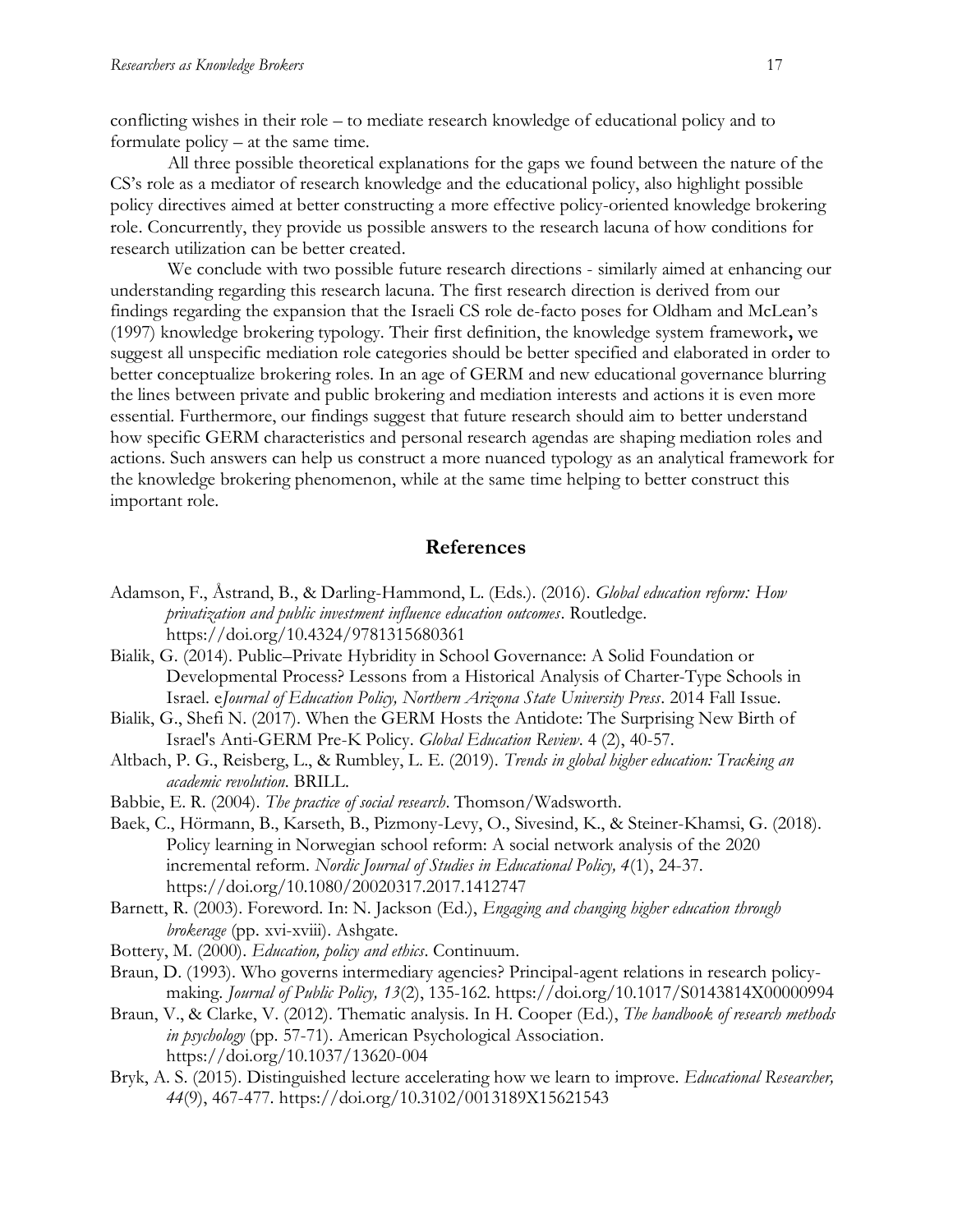- Carney, S. (2009). Negotiating policy in an age of globalization: Exploring educational "policyscapes" in Denmark, Nepal, and China. *Comparative Education Review, 53*(1), 63-88. https://doi.org/10.1086/593152
- Coburn, C. E., & Penuel, W. R. (2016). Research–practice partnerships in education: Outcomes, dynamics, and open questions. *Educational Researcher*, *45*(1), 48-54. https://doi.org/10.3102/0013189X16631750
- Condliffe, L. A. (2000). *An elusive science: The troubling history of education research*. University of Chicago Press.
- Cook, T. (2006). The news media as a political institution: Looking backward and looking forward. *Political Communication*, *23*(2)*,* 159-171. https://doi.org/10.1080/10584600600629711
- Dovrat Committee. *National Task Force for the Advancement of Education in Israel* (2005). The Ministry of Education. [Hebrew]
- Dumont, K. (2019). *Reframing evidence-based policy to align with the evidence*. William T. Grant Foundation.
- Estabrooks, C. A. (1999). The conceptual structure of research utilization. *Research in Nursing & Health, 22*(3), 203-216. https://doi.org/10.1002/(SICI)1098- 240X(199906)22:3%3C203::AID-NUR3%3E3.0.CO;2-9
- Fullan, M. (2014). *Leading in a culture of change personal action guide and workbook.* John Wiley & Sons.
- Gersten, R., Vaughn, S., Deshler, D., & Schiller, E. (1997). What we know about using research findings: Implications for improving special education practice. *Journal of Learning Disabilities, 30*(5), 466-476. https://doi.org/10.1177/002221949703000501
- Gibton, D. (2016). *Researching education policy and public policy: Qualitative methods and ethical issues.* Routledge. https://doi.org/10.4324/9781315775722
- Geuna, A., & Muscio, A. (2009). The governance of university knowledge transfer: A critical review of the literature. *Minerva*, *47*(1), 93-114. https://doi.org/10.1007/s11024-009-9118-2
- Glaser, B. G., & Strauss, A. L. (2009). *The discovery of grounded theory: Strategies for qualitative research*. Transaction Publishers.
- Godin, B. (2001). *Defining R&D: Is research always systematic?* Project on the History and Sociology of S&T Statistics 7. Canadian Science and Innovation Indicators Consortium.
- Graham, I. D., Logan, J., Harrison, M. B., Straus, S. E., Tetroe, J., Caswell, W., & Robinson, N. (2006). Lost in knowledge translation: Time for a map? *Journal of Continuing Education in the Health Professions, 26*(1), 13-24.
- Graham, I. D., & Tetroe, J. (2007). Some theoretical underpinnings of knowledge translation. *Academic Emergency Medicine*, *14*(11), 936-941. https://doi.org/10.1002/chp.47
- Guest, G., Namey, E. E., & Mitchell, M. L. (2013). *Collecting qualitative data: A field manual for applied research*. Sage Publications. https://doi.org/10.4135/9781506374680
- Hargreaves, A. (2000). Four ages of professionalism and professional learning. *Teachers and Teaching: Theory and Practice*, *6*(2), 151-182. https://doi.org/10.1080/713698714
- Horner, R. H., Carr, E. G., Halle, J., McGee, G., Odom, S., & Wolery, M. (2005). The use of singlesubject research to identify evidence-based practice in special education. *Exceptional Children*, *71*(2), 165-179. https://doi.org/10.1177/001440290507100203
- Howey, K., & Zimpher, N. (2006). *Boundary spanners*. American Association of State Colleges and Universities.
- Josselson, R., & Lieblich, A. (2003). A framework for narrative research proposals in psychology. In: R. Josselson, A. Lieblich & D. P. McAdams, (Eds.), *Up close and personal: The teaching and learning of narrative research* (pp. 259-274). https://doi.org/10.1037/10486-014
- Kakihara, M., & Sørensen, C. (2002). "Post-modern" professionals' work and mobile technology. *Paper presented at the 25th Information Systems Research Seminar*. Copenhagen Business School.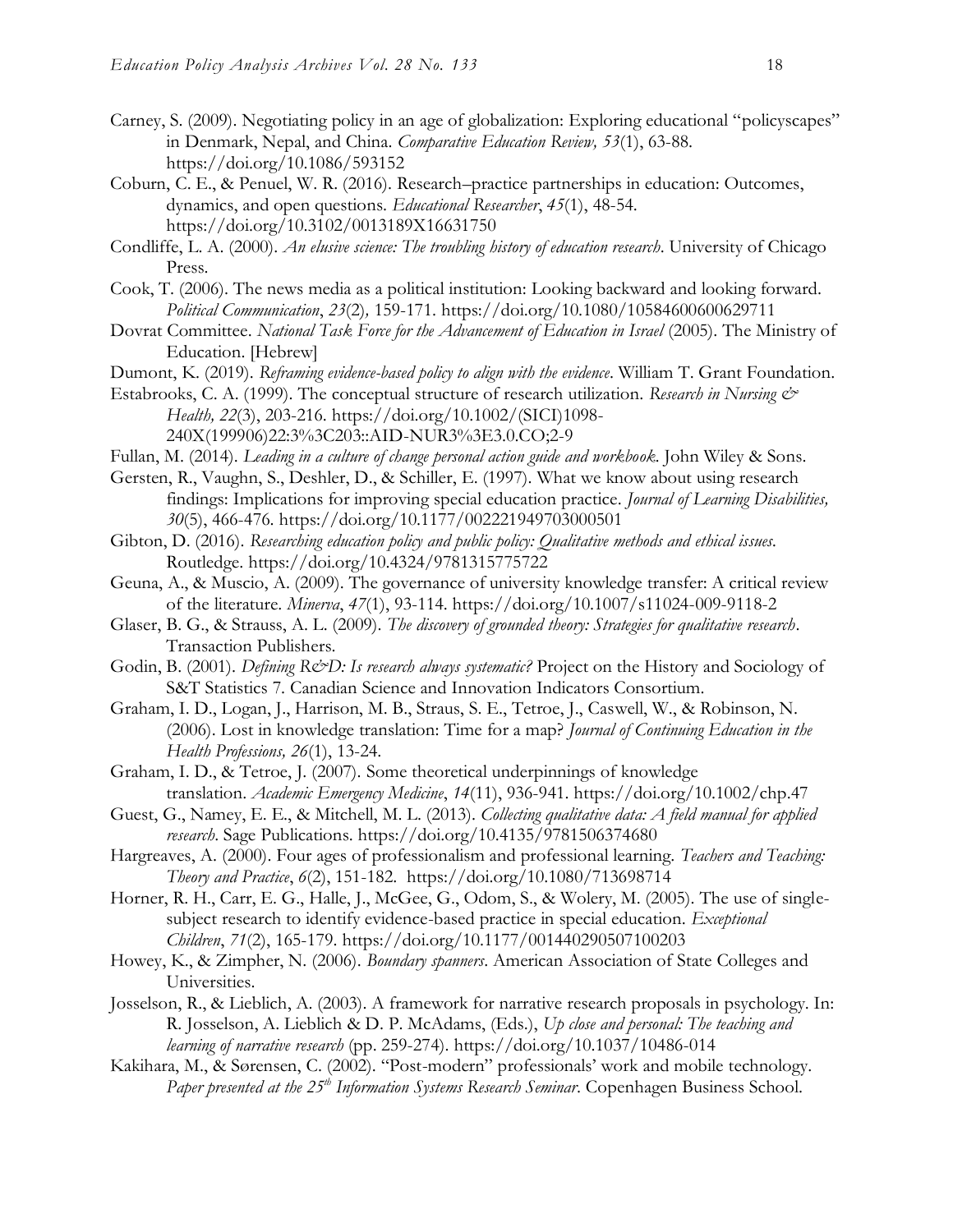- Katzir, A. (2000). *How were the Chief Scientists born in government offices?* Remarks made during a seminar titled Chief Scientist in Israeli Government Ministries. Jerusalem, Israel: The Israel Academy of Sciences and Humanities. [Hebrew].
- Kramer, D. M., & Wells, R. P. (2005). Achieving buy-in: Building networks to facilitate knowledge transfer. *Science Communication, 26*(4), 428-444. https://doi.org/10.1177/1075547005275427
- Kuglamas, S. (1988). In the middle: Answer to Abraham Ron. *Megamot, 2*(1988), 236-238. [Hebrew].
- Lagemann, E. C. (2000). *An elusive science: The troubling history of education research*. University of Chicago Press.
- Lambert, V., & Glacken, M. (2005). Clinical education facilitators: A literature review. *Journal of Clinical Nursing, 14*(6), 664-673. https://doi.org/10.1111/j.1365-2702.2005.01136.x
- Lavis, J. N., Robertson, D., Woodside, J. M., McLeod, C. B., & Abelson, J. (2003). How can research organizations more effectively transfer research knowledge to decision makers? *The Milbank Quarterly, 81*(2), 221-248. https://doi.org/10.1111/1468-0009.t01-1-00052
- Levin, J. S. (2005). The business culture of the community college: Students as consumers; students as commodities. *New Directions for Higher Education*, *129*(2005), 11-26. https://doi.org/10.1002/he.169
- Levin, B. (2011). Mobilising research knowledge in education. *London Review of Education, 9*(1), 15-26. https://doi.org/10.1080/14748460.2011.550431
- Levinson, B. A., Sutton, M., & Winstead, T. (2009). Education policy as a practice of power: Theoretical tools, ethnographic methods, democratic options. *Educational Policy*, *23*(6), 767- 795. https://doi.org/10.1177/0895904808320676
- McDonald J., & Cater-Steel, A. (2016). *Communities of Practice: Facilitating Social Learning in Higher Education*. Springer. https://doi.org/10.1007/978-981-10-2879-3
- Morris, D., Armit, L., & Grealish, L. (2016). Collaborative clusters education model-an evolution of the dedicated education unit. *Australian Nursing and Midwifery Journal*, *24*(3), 43.
- Ng-A-Fook, N., Kane, R., Butler, J., Glithero, L., & Forte, R. (2015). Brokering knowledge mobilization networks: Policy reforms, partnerships, and teacher education. *Education Policy Analysis Archives, 23*(122). https://doi.org/10.14507/epaa.v23.2090
- Nutley, S., Walter, I., & Davies, H. T. (2003). From knowing to doing: A framework for understanding the evidence-into-practice agenda. *Evaluation, 9*(2), 125-148. https://doi.org/10.1177/1356389003009002002
- Oldham, G., & McLean, R. (1997) *Approaches to knowledge-brokering*. Maritoba, Canada: International Institute for Sustainable Development. Accessed December 1, 2018, from: www.iisd.org/pdf/2001/networks\_knowledge\_brokering.pdf#search=%22Approached%20t o%20knowledge%20brokering%20oldham%22
- Pfleger, R. H., Wilson, T. S., Welner, K. G., & Bibilos, C. (2018). Measuring opportunity: Redirecting education policy through research. *Education Policy Analysis Archives, 26*(73). https://doi.org/10.14507/epaa.26.3525
- Pielke, R. A. (2007). *The honest broker: Making sense of science in policy and politics*. Cambridge, UK: Cambridge University Press. https://doi.org/10.1017/CBO9780511818110
- Pike, K. L. (1967). *Language in relation to a unified theory of the structure of human behavior*. Berlin, Germany: Walter de Gruyter GmbH & Co KG. https://doi.org/10.1515/9783111657158
- Pizmony-Levy, O. (2018). Compare globally, interpret locally: International assessments and news media in Israel. *Globalisation, Societies and Education, 16*(5), 577-595. https://doi.org/10.1080/14767724.2018.1531236
- Qi, J., & Levin, B. (2013). Assessing organizational efforts to mobilize research knowledge in education. *Education Policy Analysis Archives, 21*(2). https://doi.org/10.14507/epaa.v21n2.2013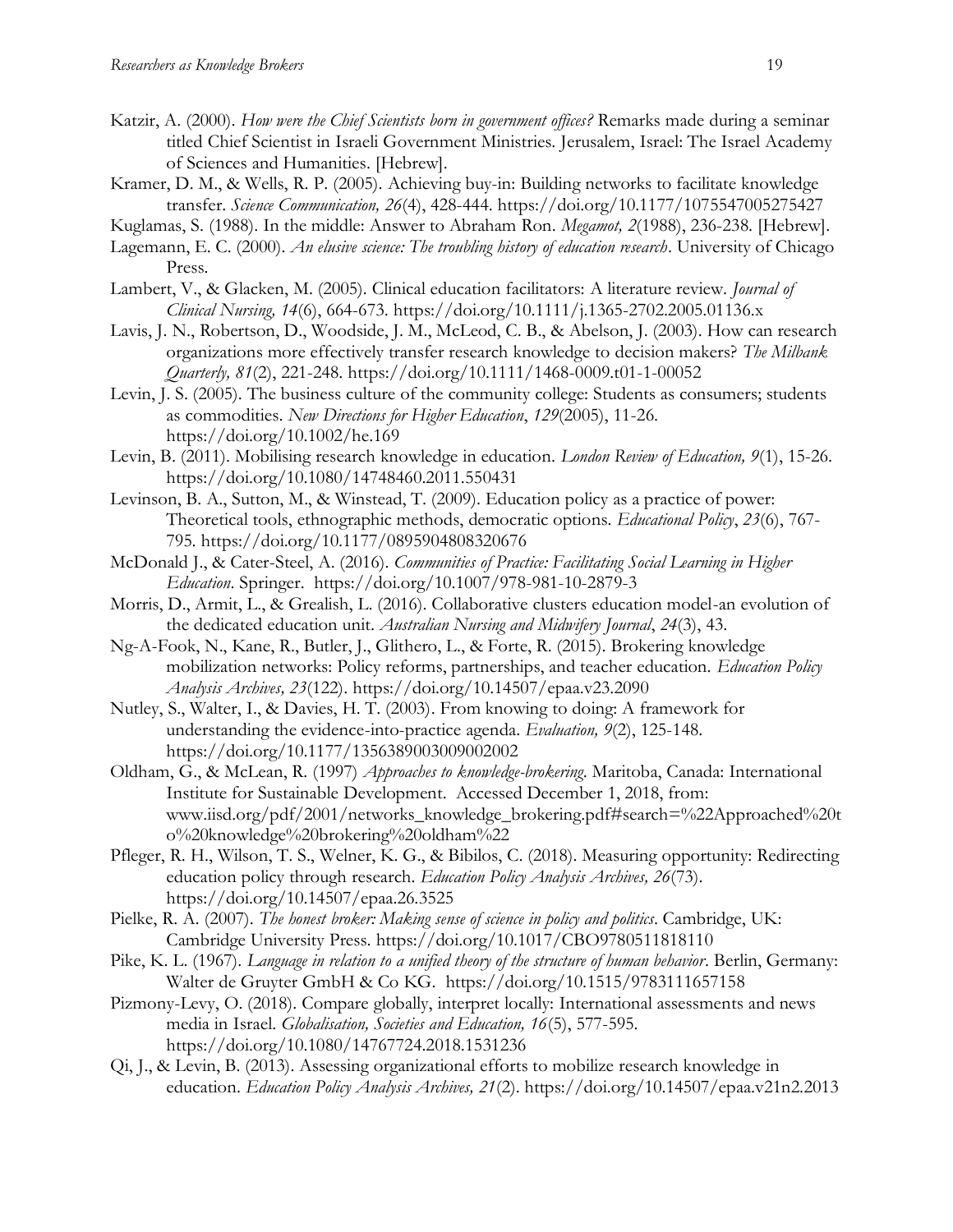- Ricker, E. W., & Wood, A. B. (1995). *Historical perspectives on educational policy in Canada: Issues, debates and case studies.* Canadian Scholars' Press.
- Rodway, J. (2015). Connecting the dots: Understanding the flow of research knowledge within a research brokering network. *Education Policy Analysis Archives, 23*(123). https://doi.org/10.14507/epaa.v23.2180
- Sahlberg, P. (2016). The global educational reform movement and its impact on schooling. In: K. Mundy, A. Green, B. Lingard, & A. Verger, (Eds.), *The Handbook of global education policy*. (pp. 128-144). John Wiley & Sons. https://doi.org/10.1002/9781118468005.ch7
- Saraisky, N. G. (2016). Analyzing public discourse: Using media content analysis to understand the policy process. *Current Issues in Comparative Education, 18*(1), 26-41.
- Schreier, M. (2013). Qualitative content analysis. In U. Flick (Ed.), *The SAGE handbook of qualitative data analysis* (pp. 170–183). Sage. https://doi.org/10.4135/9781446282243.n12
- Scott, J., Jabbar, H., LaLonde, P., DeBray, E., & Lubienski, C. (2015). Evidence use and advocacy coalitions: Intermediary organizations and philanthropies in Denver, Colorado. *Education Policy Analysis Archives, 23*(124). https://doi.org/10.14507/epaa.v23.2079
- Slavin, R. E., (2002). Evidence-based education policies: Transforming educational practice and research. *Educational Researcher, 31*(7), 15-21. https://doi.org/10.3102/0013189X031007015
- Steiner-Khamsi, G. (2004). *The global politics of educational borrowing and lending*. Teachers College Press.
- Steiner-Khamsi, G., Karseth, B., & Baek, C. (2020). From science to politics: Commissioned reports and their political translation into White Papers. *Journal of Education Policy, 35*(1), 119-144. https://doi.org/10.1080/02680939.2019.1656289
- Surridge, B., & Harris, B. (2007). Science-driven integrated river basin management: A mirage? *Interdisciplinary Science Reviews, 32*(3), 298-312. https://doi.org/10.1179/030801807X211711
- Sverrisson, Á. (2001). Translation networks, knowledge brokers and novelty construction: Pragmatic environmentalism in Sweden. *Acta Sociologica, 44*(4), 313-327. https://doi.org/10.1080/00016990152696402
- Tamir, E., & Davidson, R. (2011). Staying above the fray: Framing and conflict in the coverage of Education policy debates. *American Journal of Education*, *117*(2), 233-265. https://doi.org/10.1086/657889
- Thornberg, R., & Charmaz, K. (2014). Grounded theory and theoretical coding. In Flick, U. (Ed.). *The Sage Handbook of Qualitative Data Analysis* (pp. 153–169). Sage Publications.
- Turnhout, E., Stuiver, M., Klostermann, J., Harms, B., & Leeuwis, C. (2013). New roles of science in society: Different repertoires of knowledge brokering. *Science and Public Policy, 40*(3), 354-365. https://doi.org/10.1093/scipol/scs114
- Van Willigen, J. (2019). *Making our research useful: Case studies in the utilization of anthropological knowledge*. Routledge. https://doi.org/10.4324/9780429047930
- Ward, V., House, A. O., & Hamer, S. (2009a). Knowledge brokering: The missing link in the evidence to action chain? *Evidence & Policy: A Journal of Research, Debate and Practice, 5(3)*, 267-279. https://doi.org/10.1332/174426409X463811
- Ward, V. L., House, A. O., & Hamer, S. (2009b). Knowledge brokering: Exploring the process of transferring knowledge into action. *BMC Health Services Research, 9*(1), 12. https://doi.org/10.1186/1472-6963-9-12
- Weiss, C. H. (1979). The many meanings of research utilization. *Public Administration Review, 39*(1979), 426–431. https://doi.org/10.2307/3109916
- Whitty, G. (2006). Education(al) research and education policy making: Is conflict inevitable? *British Educational Research Journal, 32*(2), 159-176. https://doi.org/10.1080/01411920600568919
- Wyse, D., Brown, C., Oliver, S., & Poblete, X. (2018). *The BERA close-to-practice research project: Research report*. British Educational Research Association.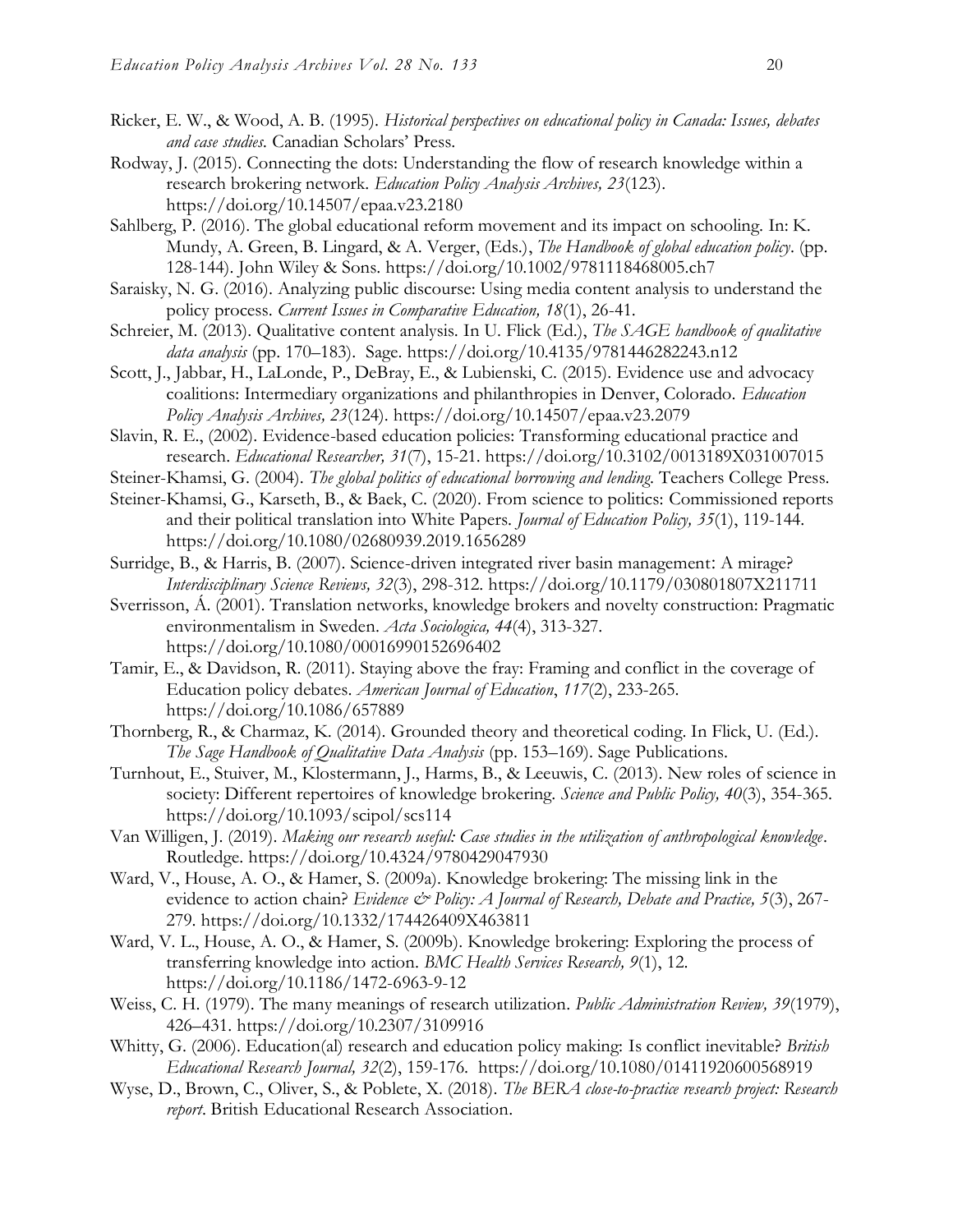- Zeichner, K. (2010). Rethinking the connections between campus courses and field experiences in college-and university-based teacher education. *Journal of Teacher Education*, *61*(1-2), 89-99. https://doi.org/10.1177/0022487109347671
- Zhang, S., Liu, Q., Chen, W., Wang, Q., & Huang, Z. (2017). Interactive networks and social knowledge construction behavioral patterns in primary school teachers' online collaborative learning activities. *Computers & Education*, 104(2017), 1-17. https://doi.org/10.1016/j.compedu.2016.10.011

## **About the Authors**

## **Rony Ramot**

Tel Aviv University [ronyramot@mail.tau.ac.il](mailto:ronyramot@mail.tau.ac.il)

ORCID:<https://orcid.org/0000-0002-5650-9581>

Rony Ramot is Doctoral student at Tel Aviv University's School of Education. The doctoral dissertation deals with research and development policy processes as reflected in university teacher education policy. After a decade in teaching and management positions in the Israeli education system, Rony currently serves as the head of the Alternative Teacher Education Unit at the Kibbutzim.

## **Gadi Bialik**

Tel Aviv University

[bialikga@tauex.tau.ac.il](mailto:bialikga@tauex.tau.ac.il)

Dr. Gadi Bialik is Senior Lecturer and Head of the Department of Administration and Organization of Education at the Kibbutzim College (2021) and teaching fellow at the Tel Aviv University School of Education. He specializes in applied educational research (R&D) and leads as a researcher with practitioners, urban systemic experimental fields that research and develop innovative processes and responses to educational challenges in the areas of innovative pedagogy, educational leadership and educational policy.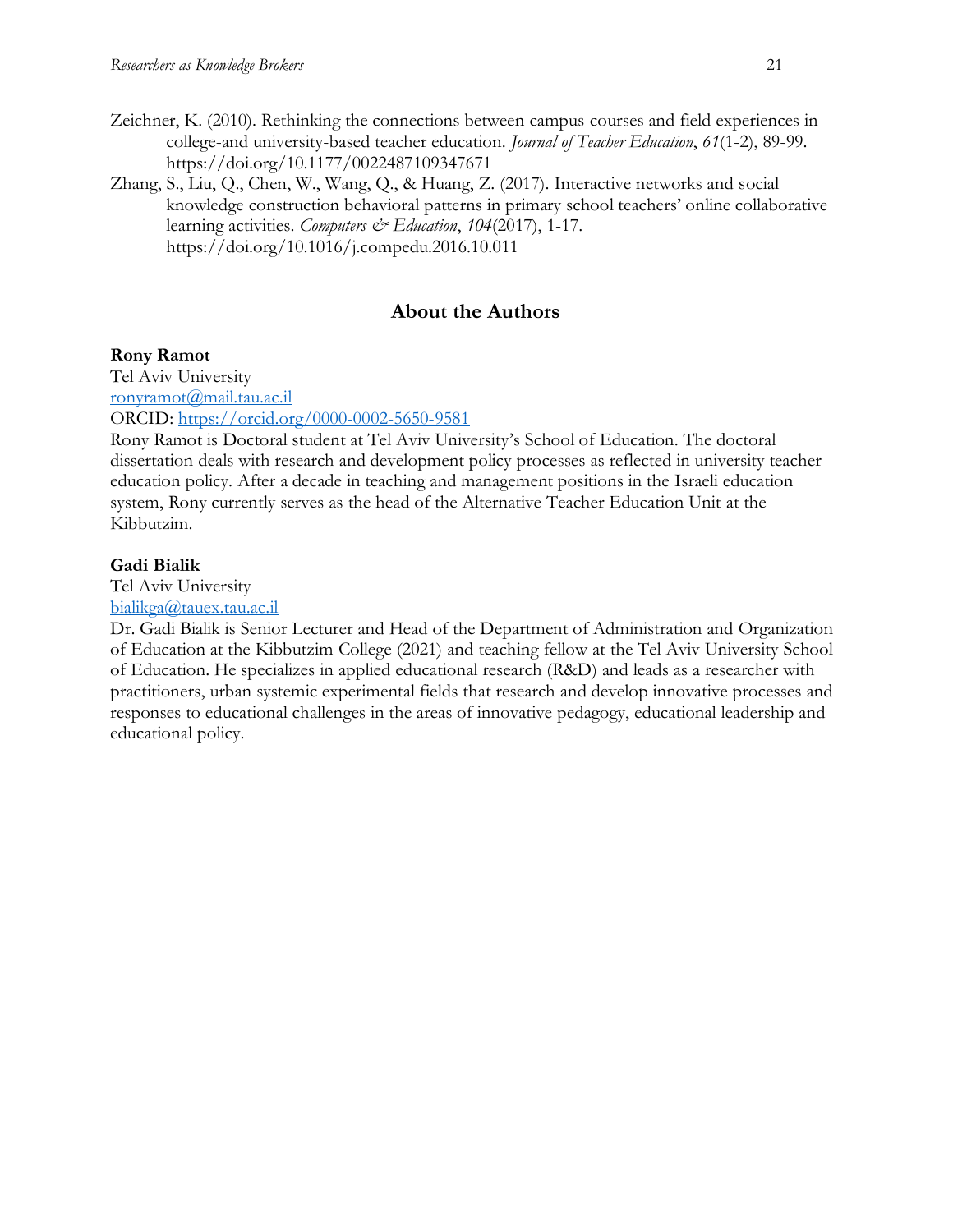## education policy analysis archives

Volume 28 Number 133 September 7, 2020 ISSN 1068-2341



Readers are free to copy, display, distribute, and adapt this article, as long as the work is attributed to the author(s) and **Education Policy Analysis Archives**, the changes are identified, and the same license applies to the derivative work. More details of this Creative Commons license are available at [https://creativecommons.org/licenses/by-sa/2.0/.](https://creativecommons.org/licenses/by-sa/2.0/) **EPAA** is published by the Mary Lou Fulton Institute and Graduate School of Education at Arizona State University Articles are indexed in CIRC (Clasificación Integrada de Revistas Científicas, Spain), DIALNET (Spain), [Directory of Open Access Journals,](http://www.doaj.org/) EBSCO Education Research Complete, ERIC, Education Full Text (H.W. Wilson), QUALIS A1 (Brazil), SCImago Journal Rank, SCOPUS, SOCOLAR (China).

Please send errata notes to Audrey Amrein-Beardsley at [audrey.beardsley@asu.edu](mailto:audrey.beardsley@asu.edu)

**Join EPAA's Facebook community** at<https://www.facebook.com/EPAAAAPE> and **Twitter feed** @epaa\_aape.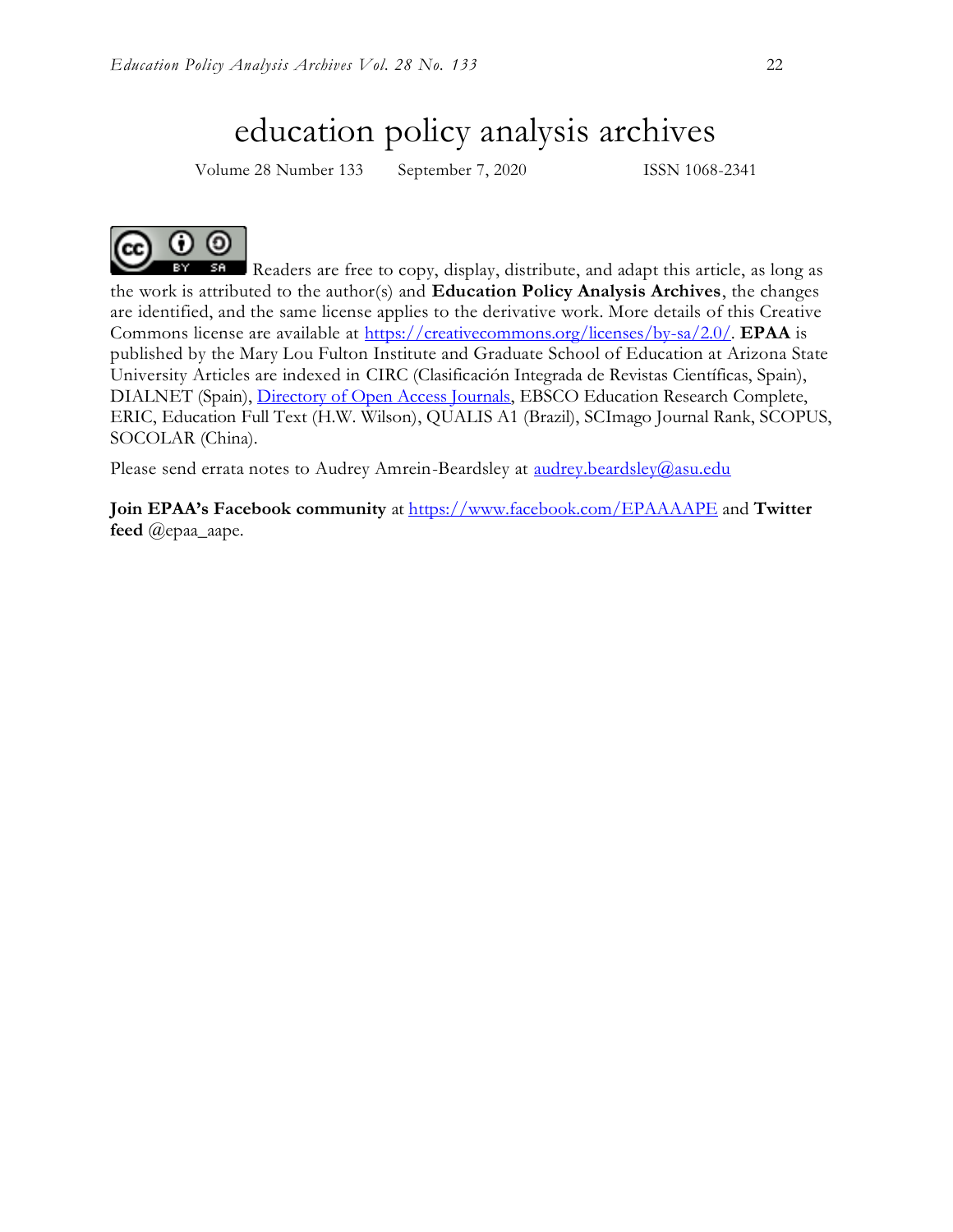## education policy analysis archives editorial board

Lead Editor: **Audrey Amrein-Beardsley** (Arizona State University) Editor Consultor: **Gustavo E. Fischman** (Arizona State University) Associate Editors: **Melanie Bertrand, David Carlson, Lauren Harris, Danah Henriksen, Eugene Judson**, **Mirka Koro-Ljungberg, Daniel Liou, Scott Marley, Molly Ott, Iveta Silova** (Arizona State University)

**Madelaine Adelman** Arizona State University **Cristina Alfaro**  San Diego State University **Gary Anderson** New York University

#### **Michael W. Apple**

University of Wisconsin, Madison **Jeff Bale** University of Toronto, Canada **Aaron Benavot** SUNY Albany **Julian Vasquez Heilig** California

**David C. Berliner**  Arizona State University **Henry Braun** Boston College **Casey Cobb** University of Connecticut **Arnold Danzig** San Jose State University **Linda Darling-Hammond**  Stanford University **Elizabeth H. DeBray**  University of Georgia **David E. DeMatthews** University of Texas at Austin **Chad d'Entremont** Rennie Center for Education Research & Policy **John Diamond** University of Wisconsin, Madison **Matthew Di Carlo**  Albert Shanker Institute **Sherman Dorn** Arizona State University **Michael J. Dumas**  University of California, Berkeley **Kathy Escamilla**  University of Colorado, Boulder **Yariv Feniger** Ben-Gurion University of the Negev **Melissa Lynn Freeman**  Adams State College **Rachael Gabriel** University of Connecticut

**Amy Garrett Dikkers** University of North Carolina, Wilmington **Gene V Glass**  Arizona State University **Ronald Glass** University of California, Santa Cruz

**Jacob P. K. Gross**  University of Louisville

State University, Sacramento **Kimberly Kappler Hewitt** University of North Carolina Greensboro **Aimee Howley** Ohio University **Nelly P. Stromquist** 

**Steve Klees** University of Maryland **Jaekyung Lee S**UNY Buffalo **Jessica Nina Lester** Indiana University **Amanda E. Lewis** University of Illinois, Chicago **Chad R. Lochmiller** Indiana University **Christopher Lubienski** Indiana University **Sarah Lubienski** Indiana University **Larisa Warhol**

**William J. Mathis**  University of Colorado, Boulder **Michele S. Moses**  University of Colorado, Boulder **Julianne Moss** Deakin University, Australia **Sharon Nichols**  University of Texas, San Antonio **Eric Parsons** University of Missouri-Columbia **Amanda U. Potterton** University of Kentucky **Susan L. Robertson** Bristol University

**Gloria M. Rodriguez** University of California, Davis **R. Anthony Rolle**  University of Houston **A. G. Rud**  Washington State University

**Patricia Sánchez** University of University of Texas, San Antonio **Eric M. Haas** WestEd **Janelle Scott** University of California, Berkeley **Jack Schneider** University of Massachusetts Lowell **Noah Sobe** Loyola University

> University of Maryland **Benjamin Superfine**  University of Illinois, Chicago **Adai Tefera**  Virginia Commonwealth University **A. Chris Torres** Michigan State University **Tina Trujillo**  University of California, Berkeley **Federico R. Waitoller**  University of Illinois, Chicago University of Connecticut **John Weathers** University of Colorado, Colorado Springs **Kevin Welner** University of Colorado, Boulder **Terrence G. Wiley**  Center for Applied Linguistics **John Willinsky**  Stanford University **Jennifer R. Wolgemuth**  University of South Florida **Kyo Yamashiro**  Claremont Graduate University **Miri Yemini** Tel Aviv University, Israel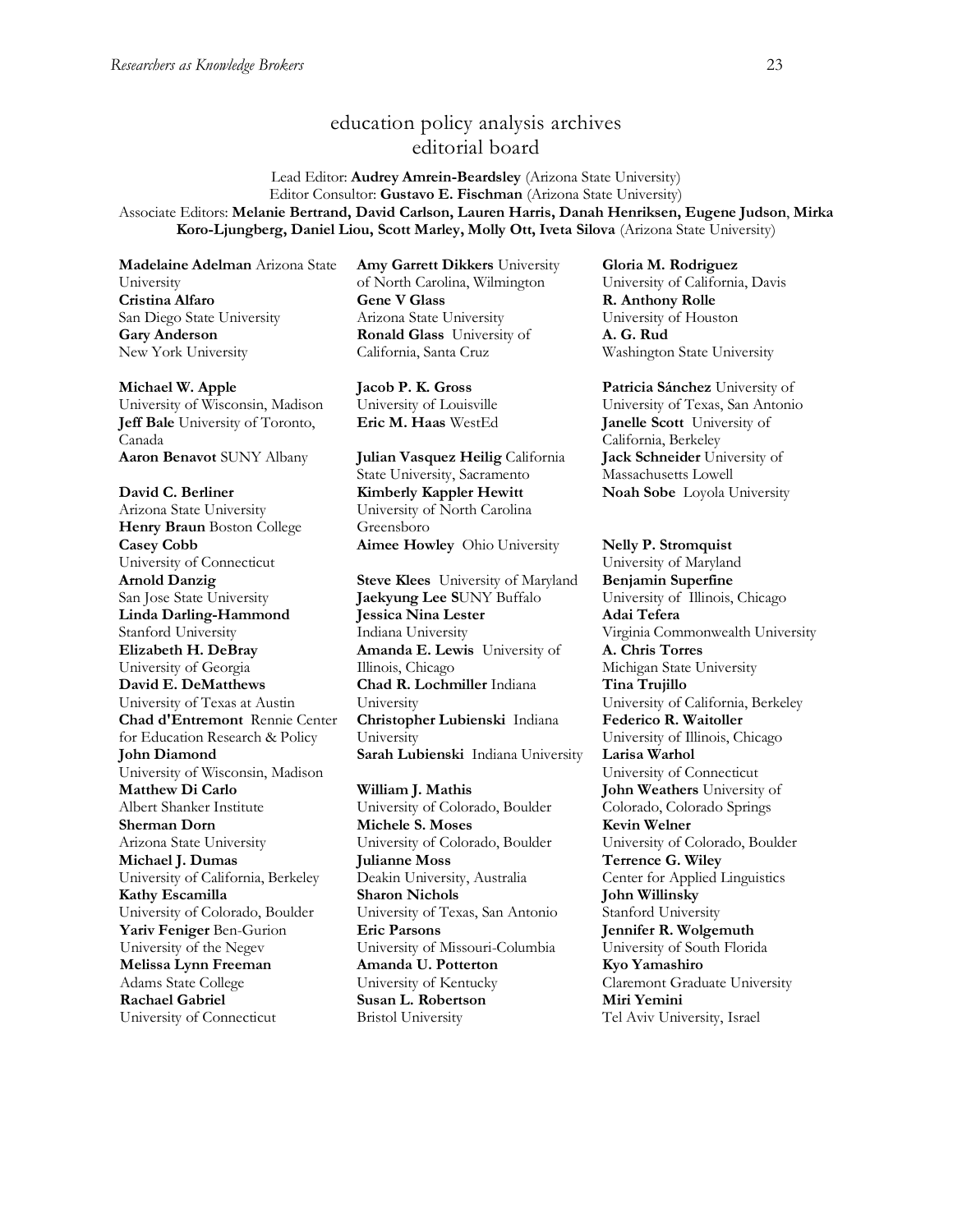## arquivos analíticos de políticas educativas conselho editorial

Editor Consultor: **Gustavo E. Fischman** (Arizona State University) Editoras Coordenadores: **Marcia Pletsch, Sandra Regina Sales** (Universidade Federal Rural do Rio de Janeiro) Editores Associadas: **Andréa Barbosa Gouveia** (Universidade Federal do Paraná), **Kaizo Iwakami Beltrao**, (EBAPE/FGVl), **Sheizi Calheira de Freitas** (Federal University of Bahia), **Maria Margarida Machado**, (Federal University of Goiás / Universidade Federal de Goiás), **Gilberto José Miranda**, (Universidade Federal de Uberlândia, Brazil), **Maria Lúcia Rodrigues Muller** (Universidade Federal de Mato Grosso e Science)

**Almerindo Afonso** Universidade do Minho Portugal

**Rosanna Maria Barros Sá** Universidade do Algarve Portugal

**Maria Helena Bonilla** Universidade Federal da Bahia Brasil

**Rosa Maria Bueno Fischer**  Universidade Federal do Rio Grande do Sul, Brasil

**Alice Casimiro Lopes** Universidade do Estado do Rio de Janeiro, Brasil

**Suzana Feldens Schwertner** Centro Universitário Univates Brasil

**Geovana Mendonça Lunardi Mende**s Universidade do Estado de Santa Catarina

**Flávia Miller Naethe Motta**  Universidade Federal Rural do Rio de Janeiro, Brasil

**Alexandre Fernandez Vaz**  Universidade Federal de Santa Catarina, Brasil

**Regina Célia Linhares Hostins** Universidade do Vale do Itajaí, Brasil

**Alfredo Macedo Gomes** Universidade Federal de Pernambuco Brasil

**Jefferson Mainardes** Universidade Estadual de Ponta Grossa, Brasil

**Jader Janer Moreira Lopes**  Universidade Federal Fluminense e Universidade Federal de Juiz de Fora, Brasil

**Debora Nunes** Universidade Federal do Rio Grande do Norte, Brasil

**Alda Junqueira Marin** Pontifícia Universidade Católica de São Paulo, Brasil

**Dalila Andrade Oliveira**  Universidade Federal de Minas Gerais, Brasil

**Jane Paiva** Universidade do Estado do Rio de Janeiro, Brasil

Universidade do Minho, Portugal

**José Augusto Pacheco**

**Paulo Alberto Santos Vieira** Universidade do Estado de Mato Grosso, Brasil

**Fabiany de Cássia Tavares Silva** Universidade Federal do Mato Grosso do Sul, Brasil

**António Teodoro**  Universidade Lusófona Portugal

**Lílian do Valle** Universidade do Estado do Rio de Janeiro, Brasil

**Alfredo Veiga-Neto** Universidade Federal do Rio Grande do Sul, Brasil